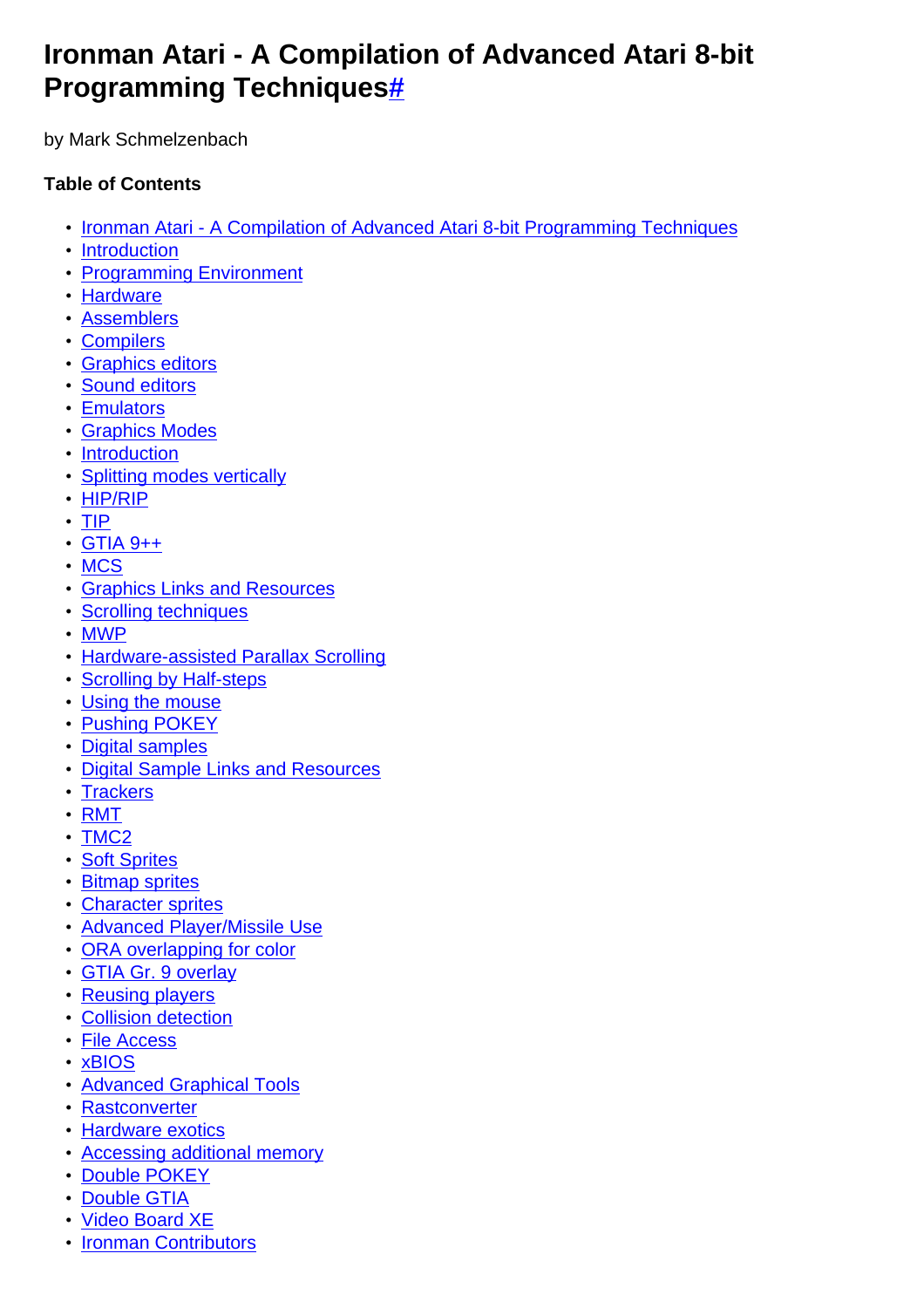# **Introductio[n#](http://[fd00::119]:8080/wiki/#section-Ironman+Atari-Introduction)**

Welcome to "Ironman Atari", a collection of articles detailing new techniques in Atari 8-bit programming. Although the golden Age for Atari has long passed, several new programming methods have been discovered or rediscovered over the past decade. These new methods push and twist classic Atari iron in ways that might have surprised even Jay Miner himself.

Today, the internet provides a forum that allows people to share information in a manner unsurpassed in the past. This is a compilation of articles gathered for the purpose of preserving this knowledge for future programmers. Who knows? In another 25 years, there may still be people hacking away on their trusty Atari computers. Many of the articles here have been gathered from a variety of sources, including USENET, user forums and solicited articles. Wherever possible credit has been given to the original authors. If you find an attribution that is missing or in error, please contact me so that the attribution can be corrected.

This book will use use two primary reference machines, the Atari 800XL and the Atari 130XE. Both of these reference machines are unmodified NTSC machines. Although there are places where other machines may be required (for instance a PAL machine, the near mythical 320XE, a double POKEY machine, or other hardware exotics) these are exceptions and will be noted as such. In addition, most examples will work fine on a factory standard Atari 800 with GTIA chip unless explicitly stated otherwise. It should also be noted that almost all of these techniques also can be used on the Atari 5200 since this machine has nearly identical graphic hardware as that of the Atari 8-bit computer line.

All examples will be written for ATasm, a MAC/65 compatible assembler, and will assemble on real hardware using MAC/65 unless specifically stated.

It is assumed that the reader is already familiar with the Atari computer platform and assembly language. Additional reference material is provided below:

**Atari Graphics and Advanced Arcade Game Design** , by Jeffrey Stanton and Dan Pinal. The full text of this book is available on-line at<http://www.atariarchives.org/agagd>

**Atari Hardware Manual Atari Roots, A Guide to Atari Assembly Language**, by Mark Andrews. The full text is available at <http://www.atariarchives.org/roots>

**De Re Atari ? By Chris Crawford, Lane Winner, Jim Cox, Amy Chen, Jim Dunion, Kathleen Pitta, Bob Fraser, and Gus Makrea**. This is THE seminal work on the Atari home computer and should be considered required reading. The full text can be found on-line at [http://](http://www.atariarchives.org/dere) [www.atariarchives.org/dere](http://www.atariarchives.org/dere)

**Dr. C. Wacko's Miracle Guide to Designing and Programming Your Own Atari Computer Arcade Games, by Robert Kurcina, David L. Heller, and John F. Johnson**. This book can still be found on<http://www.amazon.com>.

**Mapping the Atari! Revised Edition, by Ian Chadwick**. The full text can be found online at [http://](http://www.atariarchives.org/mapping) [www.atariarchives.org/mapping](http://www.atariarchives.org/mapping)

Eventually, I would like to see this expand into a larger work with well-commented programs and games that demonstrate the advanced techniques described. It is not just technology that has advanced over the last 25 years, but also the sophistication of the gaming market. There are several games that exist today, particularly on handheld devices such as phones and the GBA/DS/PSP or the emerging Flash based minigame market that are not out of reach for the Atari 8-bit. All it takes is the knowledge to program and the time to do so. Here is to the next 25 years!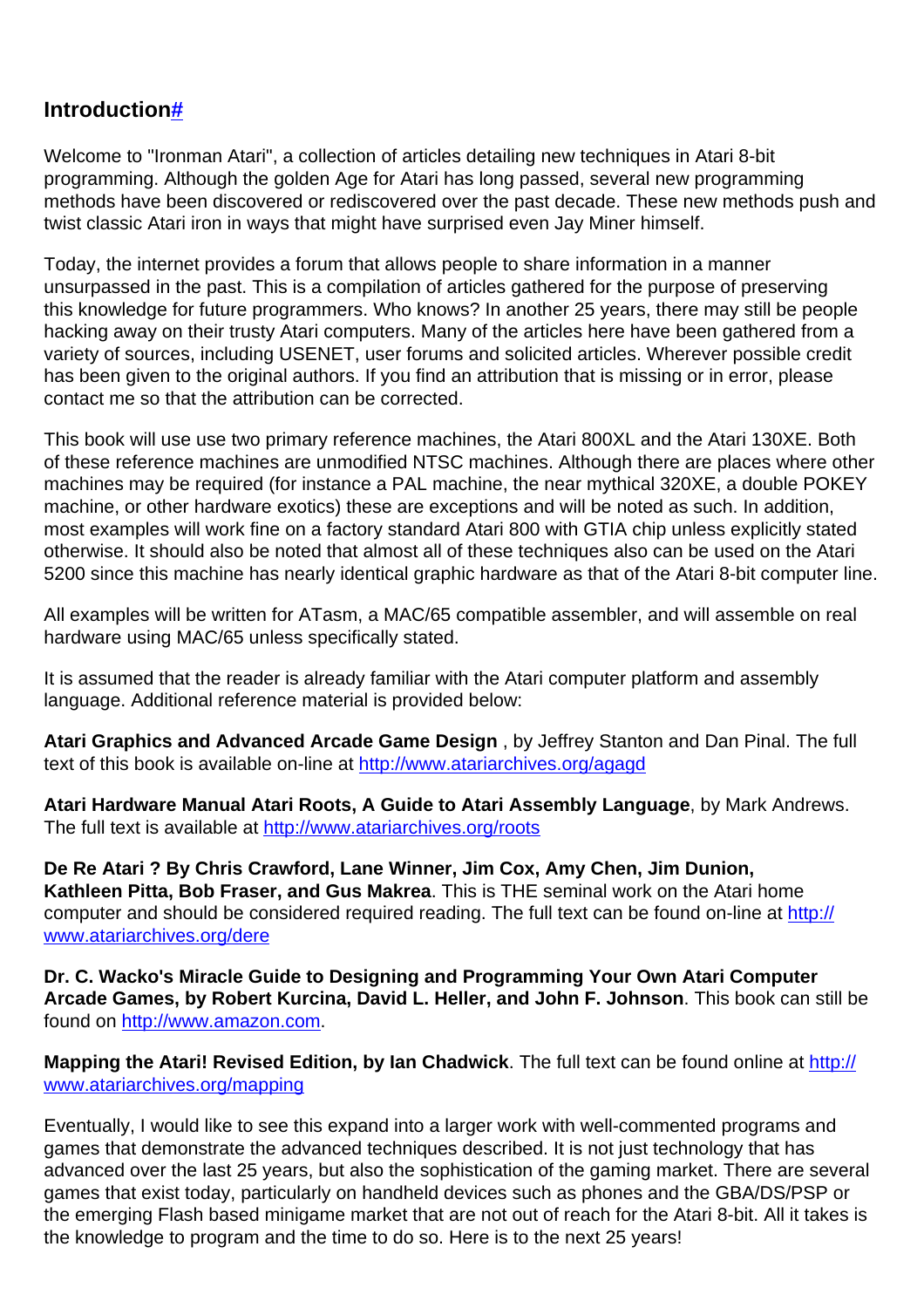--Mark Schmelzenbach, ed.

Disclaimer: As always, errors inevitably creep into a work such as this. If you find an error or better yet, if you wish to submit an article for inclusion in a future release, please contact me.

# **Programming Environmen[t#](http://[fd00::119]:8080/wiki/#section-Ironman+Atari-ProgrammingEnvironment)**

The Atari programming environment has changed dramatically over the last 25 years. Most development work now can be done cross-platform by mere mortals on a PC instead of on specialized mainframes or squinting at a flickering television on the actual Atari hardware. This opens up new realms previously unavailable. Numeric tables and graphics can be precalculated using today's big muscle CPUs to be used by the native Atari. Large projects can be assembled in less than a second instead of listening to the old floppy drive grind away for a quarter of an hour. The assemble/test/debug cycle is greatly reduced by using an emulator instead of waiting for the real iron to reset. This allows for quick itertaion, testing and development of ideas.

The following is a list of my current programming environment. HTML links and short descriptions of each item are provided below. I work under Linux, so most of the items below are heavily UNIX based rather than Windows. Many of the UNIX tools either work on the Macintosh or can be ported with a bit of effort. There are some excellent Windows-only tools, but I do not use these.

Additional disclaimer: I am the author of ATasm and envisionPC.

# **Hardware [#](http://[fd00::119]:8080/wiki/#section-Ironman+Atari-Hardware)**

- Pentium 4 machine running Linux
- SIO2PC cable: These cables can be purchased through the AtariAge store, from Steven Tucker, on eBay, or you can build your own. This cable in conjunction with the proper software turns your PC into a fileserver for the real Atari computer.
- AtariSIO version 0.2.0: AtariSIO is a Linux kernel module and user-level program by Mattias Reichl that allows the use of a SIO2PC cable under Linux. AtariSIO is available at [http://](http://www.horus.com/~hias/atari) [www.horus.com/~hias/atari](http://www.horus.com/~hias/atari)
- AtariMax flash cartridge (1 megabit): This cartridge is available in 8 megabit size. AtariMax flash cartridges are reprogrammable flash-memory based cartridges. This effectively provides extra memory that can be quickly paged in for things like unrolled code loops, look-up tables, etc. More information can be found at <http://www.atarimax.com/flashcart/documentation>
- Atari800 (NTSC, GTIA, 64K expansion)
- Atari130XE (NTSC, stock)

# **Assemblers [#](http://[fd00::119]:8080/wiki/#section-Ironman+Atari-Assemblers)**

- EMACS as primary editor (vi on occasion)
- ATasm v #5: ATasm is highly compatible with the original OSS Mac/65 native compiler. ATasm is written in C, and compiles without modification on any platform that has a GCC compiler. ATasm has been specifically designed for the development of programs for the Atari home computer. It can produces Atari native binary load object files, raw cartridge images, and can optionally target the machine state files produced by many emulators. Binary load files can also be written to disk images for easy loading in other emulators or onto real hardware via SIO2PC. It is available at<http://atasm.sourceforge.net>
- Another popular assembler that is also Atari specific is XASM by Fox of Taquart. This assembler is compatible with JBW's Quick Assembler, which was the primary assembler used in Poland and other eastern European countries during the 1990s. XASM includes several pseudoinstructions (like mva) and pseudo-indexing modes. In addition, it can generate Atari native binary object files and has includes utilities to create boot disk images. XASM can be found at <http://atariarea.krap.pl/x-asm/>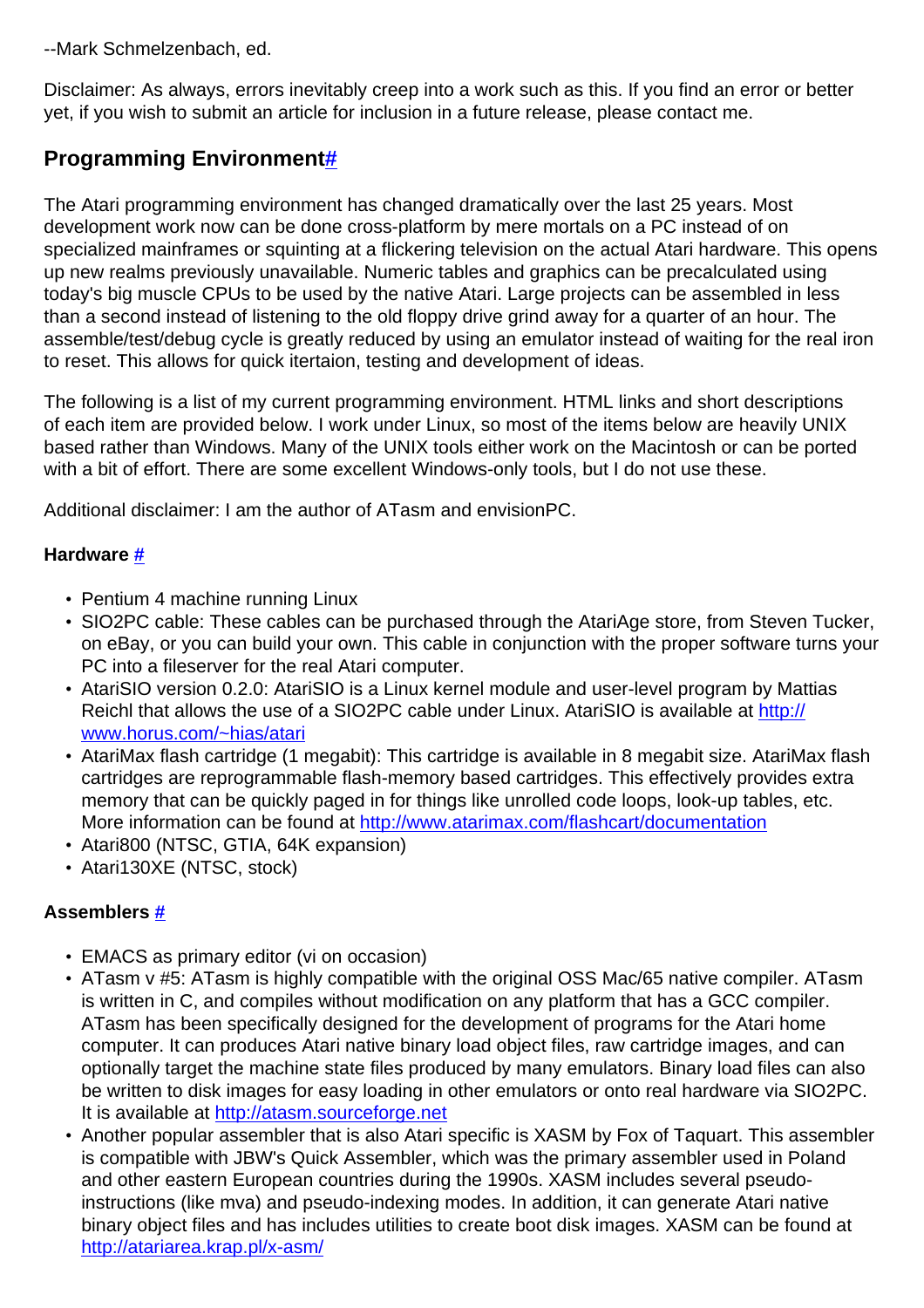- If you are looking for a Linux assembler that is Quik Assembler compatible, try a program called Zooey, found at<http://atari8.sourceforge.net/zooey.html>
- Another assembler worth considering is the MADS assembler, found at http://mads.atari8.info/; The latest documentation is always provided in Polish, however there is an English translation of version 1.9.5 provided here: [http://mads.atari8.info/mads\\_eng.html](http://mads.atari8.info/mads_eng.html)

## **Compilers [#](http://[fd00::119]:8080/wiki/#section-Ironman+Atari-Compilers)**

• Some projects have been written using cc65, a version of C that targets the 6502. In addition to providing a high-level language, the project also provides an assembler and a powerful linker, allowing basic library management. cc65 can be found at [http://www.cc65.org/.](http://www.cc65.org/) Please note that cc65 is no longer developed, support slowed down and the website will lead you to other sites.

### **Graphics editors [#](http://[fd00::119]:8080/wiki/#section-Ironman+Atari-GraphicsEditors)**

- envisionPC is a font/map editing program similar to the original Envision program written for the Atari. It runs on an IBM PC (either Linux or DOS/Windows) and includes all source code. It will load and save maps and character sets to disk images, MAC/65, and Action! formats. It is available at<http://atari.miribilist.com/envision/index.html>
- gEnvision is another Envision-like program written for Linux written by Larry Richardson. gEnvision will allow you to edit Atari character sets in either single or multicolor modes. It will let you create character based "maps" of up to 256x256 characters. It will save characters sets and maps as MAC/65 source code, gEnvision is available at<http://bellsouthpwp.net/r/i/rich5462>
- graph2font is a conversion utility for full screen pictures. Graph2Font has evolved into a full-featured graphics editor and conversion tool. The latest version can be found at [http://](http://g2f.atari8.info) [g2f.atari8.info](http://g2f.atari8.info)
- GIMP and a number of homebrew tools for graphics conversion

# **Sound editors [#](http://[fd00::119]:8080/wiki/#section-Ironman+Atari-SoundEditors)**

- RMT: RASTER Music Tracker (RMT) is a cross-platform tool for making music on a Windows PC. RMT uses Atari music routines written by Radek Sterba. The latest version (1.28) is available at<http://raster.infos.cz/atari/rmt/rmt.htm>. Please note that RMT is no longer supported due to Radek passing away.
- sox: Sound eXchange : universal sound sample translator is a UNIX utility used to convert samples between formats.
- Homebrew tools to convert .WAV to 4-bit samples playable on the Atari.

# **Emulators [#](http://[fd00::119]:8080/wiki/#section-Ironman+Atari-Emulators)**

- Atari800 #3.3 emulator: This is free and portable Atari800/XL/XE/5200 emulator, originally written by David Firth and now developed by the Atari800 Development Team headed up by Petr Stehlik. This is the primary emulator that I use. It has a very nice monitor for debugging and recently has added cycle-exact emulation and greatly improved POKEY emulation. The Atari800 emulator is available at<http://atari800.sourceforge.net>.
- The Atari++ emulator is also an excellent emulator by Thomas Richter. It was the first cycleexact emulator and provides many useful functions including a very nice monitor and emulation of Flash cartridges. Atari++ is available at <http://www.math.tu-berlin.de/~thor/atari++>
- Atari800Win Plus: This emulator is Windows only, but is considered one of the best emulators around. It can be found at [http://www.a800win.atari-area.prv.pl.](http://www.a800win.atari-area.prv.pl)

Although cross-platform development has come a long way, always remember that it is vitally important to test your programs on the real machine. Many of the techniques detailed within require cycle-exact timing and push the hardware in strange ways that emulators may or may not properly emulate.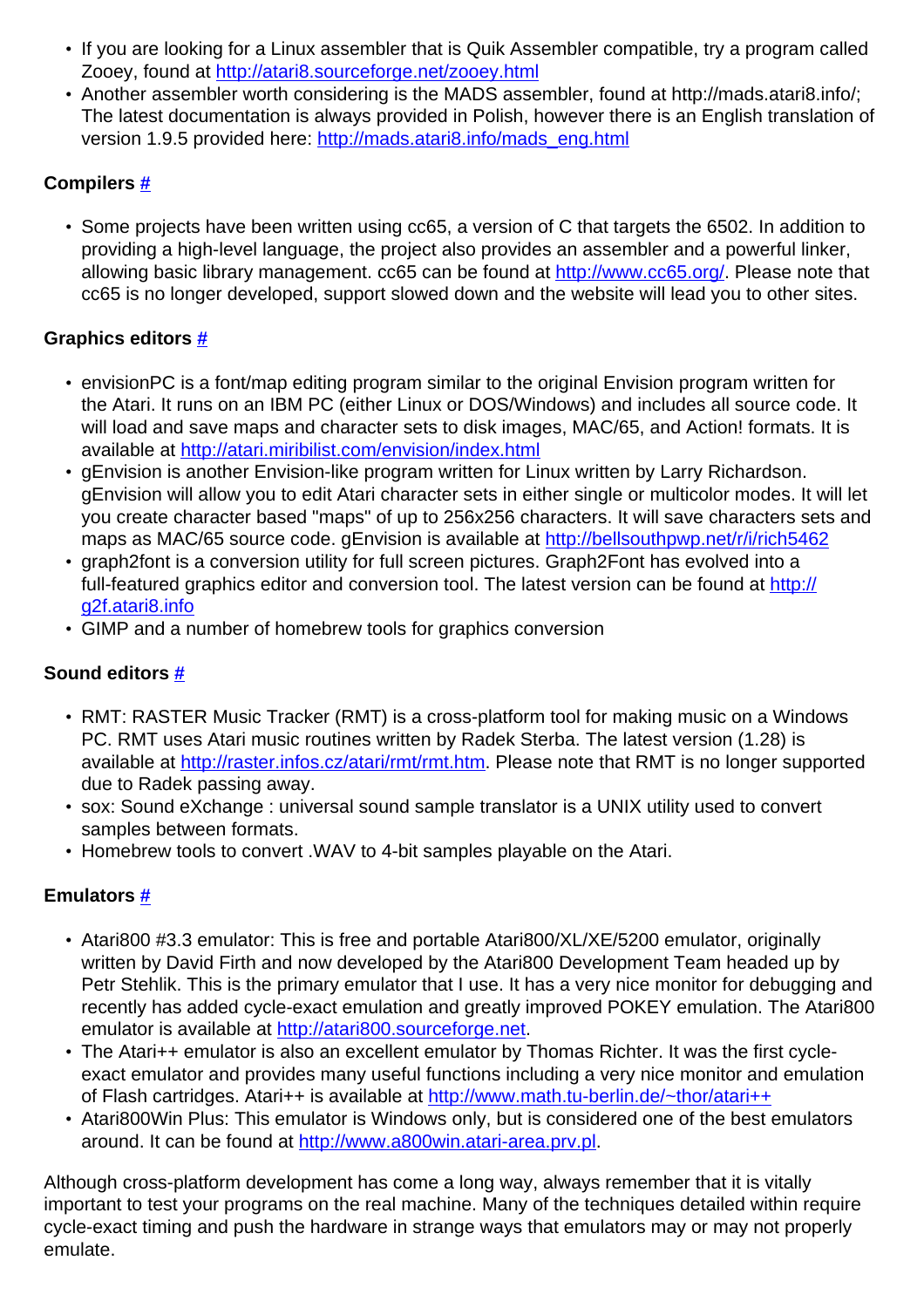# **Graphics Modes [#](http://[fd00::119]:8080/wiki/#section-Ironman+Atari-GraphicsModes)**

### **Introduction [#](http://[fd00::119]:8080/wiki/#section-Ironman+Atari-Introduction-2)**

The first three techniques related in this section rely on ?bugs? in the GTIA chip. The original CTIA chip did not have GTIA modes 9,10,1# However, in early 1982 Atari began shipping with GTIA chip which provided 3 new graphics modes. It appears that the GTIA was originally slated to be shipped with the original units but there were manufacturing issues that delayed production (see Atari History sec?) The new GTIA modes can be selected by setting the display list to ANTIC mode f (graphics 8), and then setting the GPRIOR register appropriately.

- GTIA mode 9 allows 16 shades of a single color
- GTIA mode 10 allows for 8 colors from the Atari palette
- GTIA mode 11 allows 16 colors of a single shade

### **Splitting modes vertically [#](http://[fd00::119]:8080/wiki/#section-Ironman+Atari-SplittingModesVertically)**

The ?unity? demo by Our-5oft has a screen that displays 3 different graphics modes on a single scan-line: graphics mode 8 (ANTIC mode f), mode.9 and something similar to mode15 (ANTIC mode e). This effect is accomplished by altering the GPRIOR register on-the-fly within a DLI. By writing a 0 into GPRIOR at the beginning of a scan-line, waiting some time, switching to GTIA mode.9 by writing #\$40 and finally in the last 1/3 of the scan-line writing a 0 again. Rather than returning the display to mode f, the GTIA becomes confused and displays the remainder of the line as ANTIC mode e. This effect can be seen is several demos, including ?unity? and is used in the game Admirandus by MK-SOFT. Below is a kernel that demonstrates this technique.

```
dli pha ; preserve registers 
txa 
pha 
tya 
pha 
ldy #64 ; display is 64 scan-lines tall 
wloopsta WSYNC ($d40a) 
lda #0 
ldx #$41 ; for GTIA 9 
sta PRIOR ($d01b) 
nop ; wait for ~24 cycles 
nop 
nop 
nop 
nop 
nop 
nop 
nop 
nop 
nop 
nop 
nop 
stx PRIOR ($d01b) 
nop 
nop 
sta PRIOR ($d01b) 
dey 
bne wloop 
pla ; restore registers and exit
```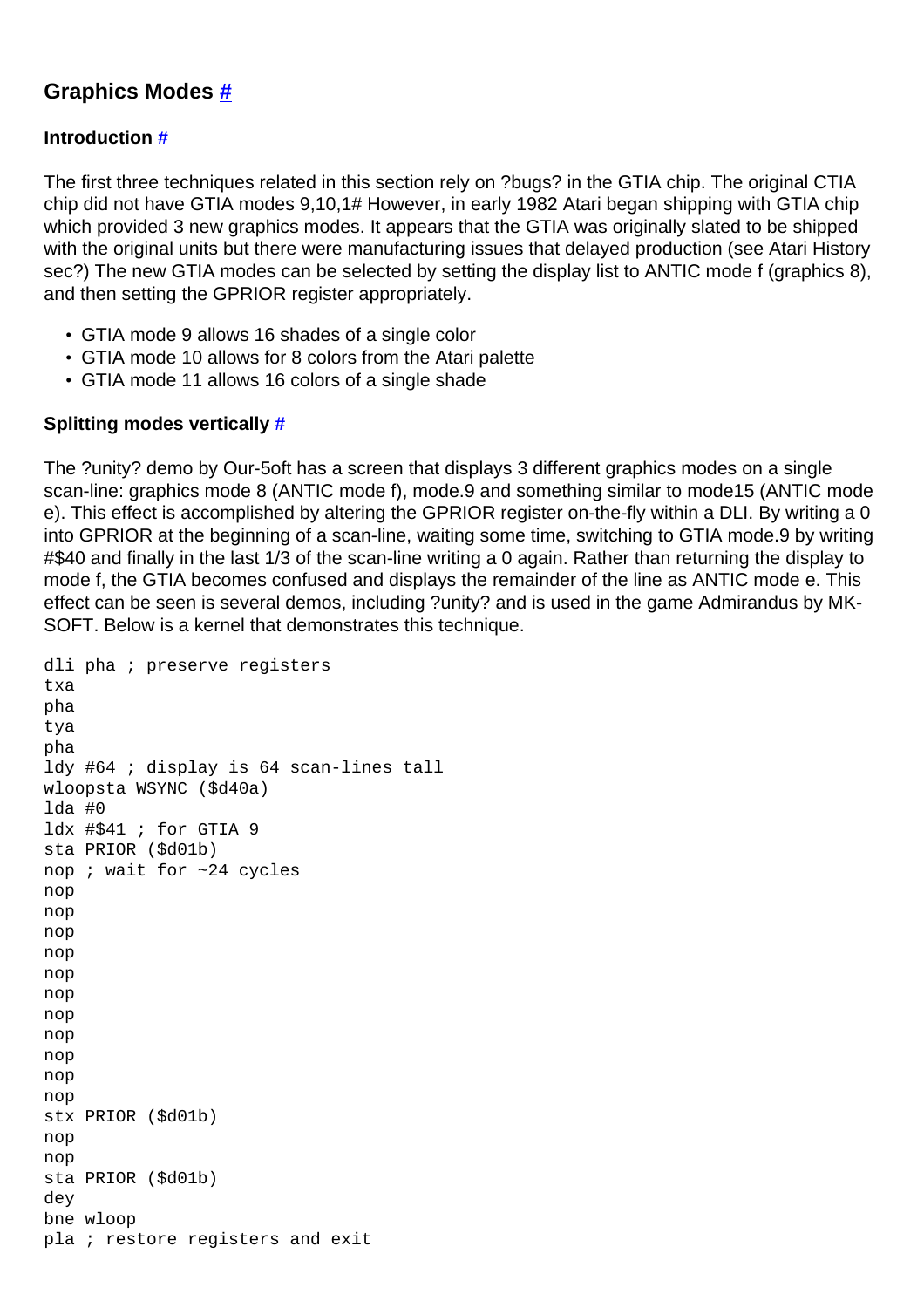tay pla tax pla rti

This technique can also be used to split between GTIA modes, so with careful counting it should be possible to have 4 or possibly 5 modes on a single line. Determining a good reason to do this is up to the game author.

Notice that this technique will work in text modes as well as in graphics modes, but cycle counting becomes problematic in text modes as ANTIC steals extra cycles every x number of scan lines to refresh the character map.

### **HIP/RIP [#](http://[fd00::119]:8080/wiki/#section-Ironman+Atari-HIPRIP)**

This section is based on a translation of the original article published in Polish magazine "Atarynka", no. 2/2002 and the original HIP FAQ written by Heaven of Taquart. HIP (HARD-Interlace Picture) was discovered by members of HARD Software in 1996. This mode allows a nearly flicker-free display of 30 shades with a resolution of 160x200. The basic idea exploits a bug discovered with the GTIA that appears when alternating between lines of GTIA 9 and GTIA 10. Whenever a GTIA 10 line is displayed, the GTIA chip ends up shifting the line by half of a pixel. Interlacing two alternating display lists allows the generation of an apparent 160 pixel horizontal resolution. It should be noted HIP is not the first to experiment with mixing GTIA modes. However, earlier techniques such as APAC mixed modes 9 and 11, yielding a display of capable of 256 colors. Mixing these modes does not cause the GTIA to shift, and so displays that did this were limited to a horizontal resolution of 80 pixels. A HIP display consists of two alternating display lists and associated pictures. This is shown below in figure ??. By appropriately selecting the GTIA mode 10 palette and carefully placing the mode 9 pixels, HIP has an average bit-depth of HIP of 3.5 bits. (GTIA mode 9 has 4 bits, GTIA mode 10 has 3).

| <b>DLIST ONE</b>  | <b>DLIST TWO</b>   |  |
|-------------------|--------------------|--|
| mode <sub>9</sub> | mode <sub>10</sub> |  |
| mode 10           | mode <sub>9</sub>  |  |
| mode <sub>9</sub> | mode $10$          |  |
| mode 10           | mode <sub>9</sub>  |  |
| 1.                | .                  |  |

Since GTIA mode 9 obtains its background color from register 712 and mode 10 obtains its background color from register 704, it is easiest to assign the palette as follows:

|  | 705 \$02 709 \$0A<br>706 \$04 710 \$0C<br>707 \$06 711 \$0E | 704 \$00 708 \$08 712 \$00 |
|--|-------------------------------------------------------------|----------------------------|

This method ends up ?wasting? a color register since registers 704 and 712 are both set to the background color. However, it simplifies the DLI routine as now only the GPRIOR register needs to be set instead of alternating the background registers on every line. By selecting the above colors, a palette of 30 colors becomes available in HIP by selecting the appropriate color in each display list as detailed below: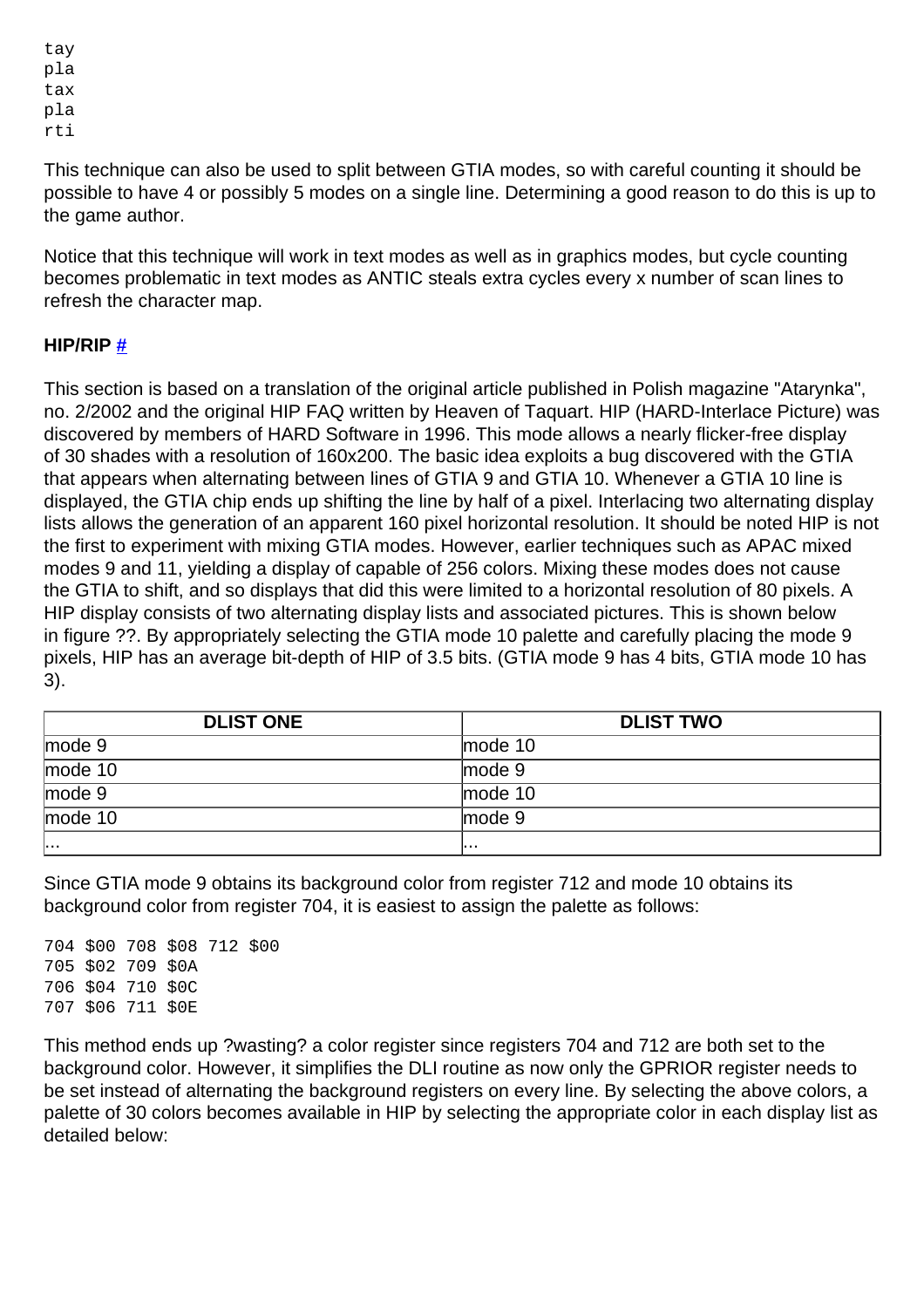| 9   | #000 | #111 | #222 | #111 | #222 | #333 | #444 | #333    | #444 |  |
|-----|------|------|------|------|------|------|------|---------|------|--|
| 10  | #000 | #000 | #000 | #222 | #222 | #222 | #222 | #444    | #444 |  |
| HIP | #0.0 | #0.5 | ##0  | ##5  | #2.0 | #2.5 | #3.0 | #3.5    | #4.0 |  |
| 9   | #555 | #666 | #555 | #666 | #777 | #888 | #777 | #888    | #999 |  |
| 10  | #444 | #444 | #666 | #666 | #666 | #666 | #888 | #888    | #888 |  |
| HIP | #4.5 | #5.0 | #5.5 | #6.0 | #6.5 | #7.0 | #7.5 | #8.0    | #8.5 |  |
| 9   | #AAA | #999 | #AAA | #BBB | #CCC | #BBB | #CCC | #DDD    | #EEE |  |
| 10  | #888 | #AAA | #AAA | #AAA | #AAA | #CCC | #CCC | $\#CCC$ | #CCC |  |
| HIP | #9.0 | #9.5 | #A.0 | #A.5 | #B.0 | #B.5 | #C.0 | #C.5    | #D.0 |  |
| 9   | #DDD | #EEE | #FFF |      |      |      |      |         |      |  |
| 10  | #EEE | #EEE | #EEE |      |      |      |      |         |      |  |
| HIP | #D.5 | #E.0 | #E.5 |      |      |      |      |         |      |  |

To display a HIP picture, a special display list set can be constructed that alternates between screens every frame. In addition, two DLI routines need to be written: one to alternate between GTIA modes 9 and 10 and the other to alternate between modes 10 and 9. A simple display routine is included below.

HIP pictures are difficult to create because the pixels cannot be independently set. This is due to the fact that we are simulating a 160 pixel wide display by overlapping two offset 80 pixel displays, as seen in the figure below. So, in order to reduce flicker, no two HIP pixels should vary their luminance by more than 2 shades. This tends to favor pictures that are digitized or ray-traced. This limitation makes drawing HIP pictures by hand extremely difficult. As a result, the best way of generating HIP pictures is to convert it using a program on a cross-platform machine. There are several converters available of varying degrees of sophistication Refer to the links section at the end of this chapter to find an appropriate converter.

mode 10 .. 00 00 22 22 44 44 .. mode 9 .. 00 00 22 22 .. HIP .. 00 11 22 33 ..

There is another drawback that is a result of interlacing pictures, a single HIP pixel vertical line is impossible. This is seen as a wavy borders on the vertical edges of most HIP pictures. Fortunately, this can be fixed with judicious use of Player/Missiles. Remember that register 704 is set to the background color. Register 704 is also used as the color for player 0 and its missile. By setting the shape of player 0 and missile 0 to a solid strip, they can be used as borders. This provides the picture solid frame. There is a simple extension to the HIP format to provide color instead of only allowing a monochrome pallet. This is known as the RIP (Rocky Interlace Picture) file format. RIP allows modification of the color registers on each GTIA 10 lines. This allows for non- monochrome pictures, but RIP pictures selection is not straight-forward.

### **TI[P#](http://[fd00::119]:8080/wiki/#section-Ironman+Atari-TIP)**

This section is based on a translation of the original article published in Polish magazine "Atarynka", no. 2/2002.

TIP (Taquart interlace picture) is another method of adding color to HIP. This method combines the original HIP format with ideas demonstrated by the original 256 color modes mentioned above. Colors are added by introducing a GTIA 11 line above each HIP GTIA 9/10 line as shown in the figure below. Unfortunately, adding this extra line halves the vertical resolution and introduces dark lines. On the other hand, pixels are now square, which helps conversion.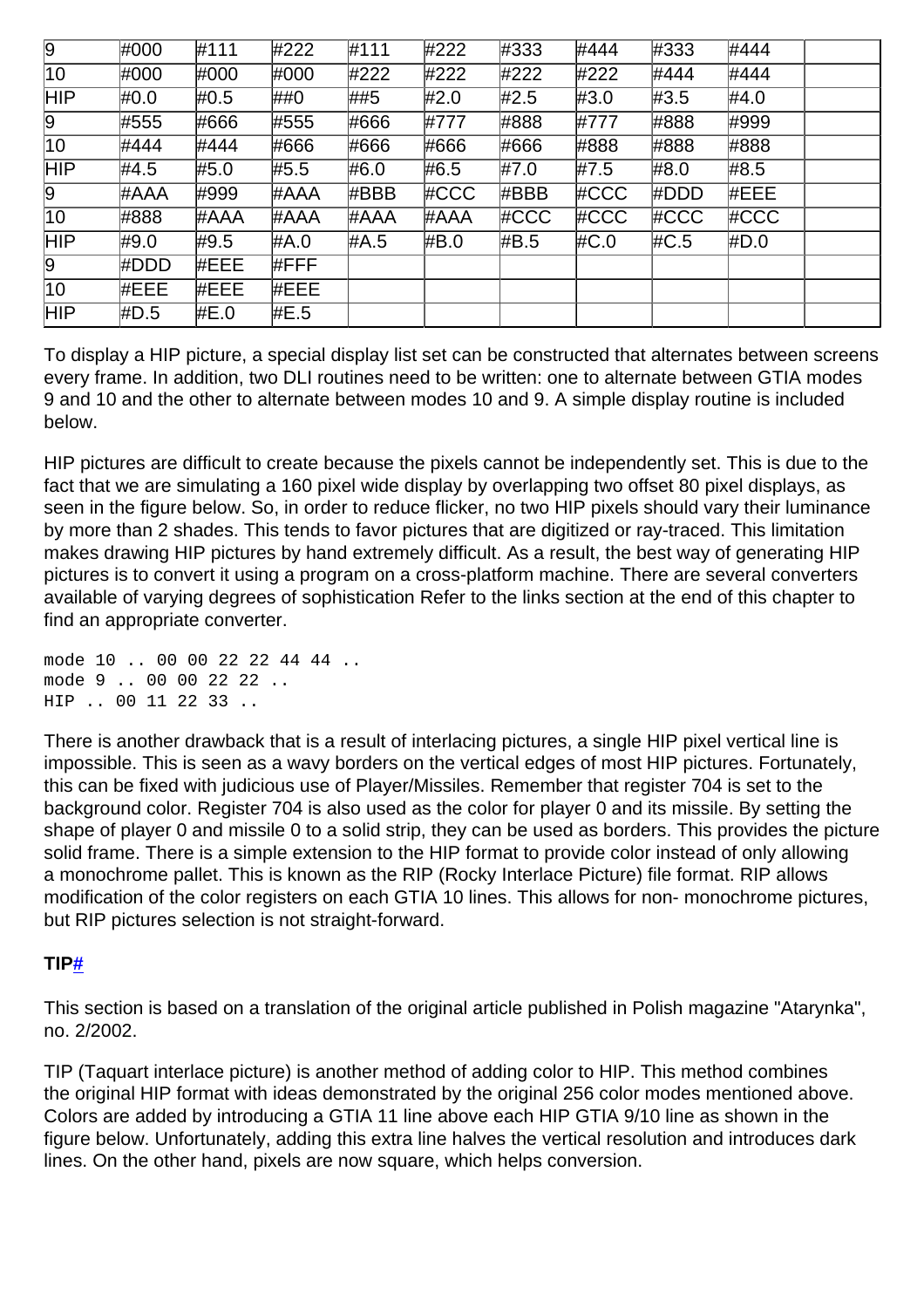| <b>DLIST ONE</b>  | <b>DLIST TWO</b>  |  |
|-------------------|-------------------|--|
| mode 11           | mode $11$         |  |
| mode <sub>9</sub> | mode $10$         |  |
| mode 11           | mode 11           |  |
| mode 10           | mode <sub>9</sub> |  |
| 19. O. A.         | .                 |  |

TIP pictures can be converted manually from a 24-bit picture in following manner. First, scale or crop the picture to an appropriate size (160x120). Second, map the picture to the Atari color palette. Note that the 256-color Atari palette is available in PhotoShop format in the Atari800 emulator package. (This can also be read by GIMP). Finally, the color information and ?HIP-data? need to be separated. The easiest way of obtaining the color data is to take the color of every second pixel. Conversion of shades to HIP can be problematic, but a reasonable method is to take the shade of every second pixel (starting from the first) for mode 9, and the other pixels' for mode 10. Use all four bits for GTIA 9 shades and ignore the lowest bit for mode 10.

Taquart has released the source to their incredible ?Numen? demo (which demonstrates many of the techniques described here). As part of the source release, they have a few conversion utilities including a HIP to TIP colorizer utility and a simple PCX to TIP converter.

### **GTIA 9+[+#](http://[fd00::119]:8080/wiki/#section-Ironman+Atari-GTIA9)**

This text is based on a translation of the original article published in Polish magazine "Atarynka", no. 2/2002 by Piotr Fusik (Fox/Taquart); The textmode discussion is from Jaskier on AtariAge programming forum

Before GTIA 9++ was developed, the graphics mode most often used by demo writers was a mode called ?Konop's mode.? This mode was first seen in the Asskicker demo written by Konop/Shadow. Konop's mode has square pixels, 16 shades, and a small enough memory-footprint that the entire screen can be updated in a single vertical blank (depending, of course, on the complexity of the drawing routines). When Konop's mode is used in GTIA mode 9, it is also referred to as GTIA 9+. Konop's mode is generated by creating a specialized display list. Each mode line is generated by a the following:

\$0f line of mode 15 \$00 blank line \$4f <screen>line of mode 15 + LSM \$00 blank line

Fox/Taquart discovered a way of generating a new graphics mode that has many of the same strengths as Konop's mode, but without requiring the use of blank lines. This mode has been dubbed GTIA 9++ (or GTIA 10++, depending on the base GTIA mode in use).

In addition to the cleaner looking display, GTIA++ has a few other advantages over Konop's mode:

- 1. The display list is significantly shorter.
- 2. The display list only uses one LMS instruction, so instead of using two display lists for doublebuffering, the screen-address in the DL can be directly altered.
- 3. The height of each line mode can be easily modified (up to a height of 16 pixels).
- 4. ANTIC takes less cycles to display a GTIA 9++ mode. This comes as a trade off for some extra work for the CPU. Although not much is required of the CPU, the work must be carefully synchronized with the display. This means that a simple implementation of GTIA 9++ will not show significant savings. A less naïve method can be written with additional programming effort.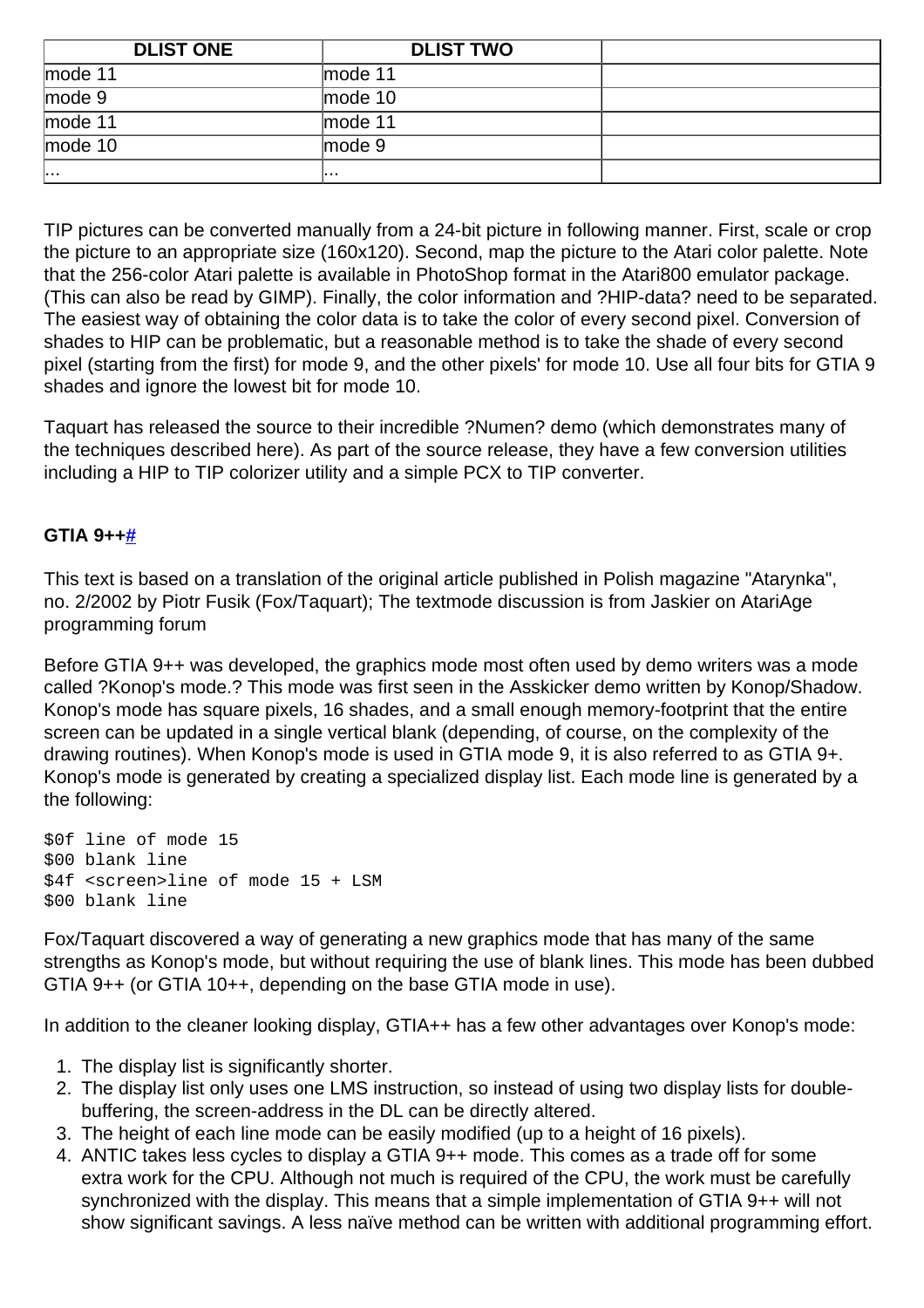5. The method used can be used in other ANTIC modes to generate, for example, a hardwaresupported 40x40 text-mode. TMC 2.0 uses this technique to create a textmode screen of 40x39. See the discussion at the end of this section for more details.

This new graphics mode was used to great affect in Taquart's ?Numen? demo in the Vector engine section.

The basic idea underlying GTIA 9++ is simple: force ANTIC to repeat the same line multiple times using its internal memory. ANTIC normally does this when generating native modes. Consider ANTIC mode 8 (Graphics mode 3), which is a 40x24 display. In this mode, ANTIC generates the first displayed scan-line by retrieving it from main memory but proceeds to generate the next 7 scan-lines from its own internal memory. ANTIC tracks the vertical dimension of each scan-line with a four-bit counter called the Delta Counter (DCTR). Normally the DCTR starts at 0 and repeats each scan-line until it reaches a count specific to each mode. In ANTIC mode 8, this count is 8 in ANTIC mode e this count is 0.

Unfortunately, the DCTR is not directly accessible by the CPU. However, the behavior can be indirectly effected. It turns out that the DCTR acts differently if vertical scrolling is enabled. On the very first vertical scrolled line, the DCTR will count from the value in VSCROL to 0. On the very last vertical scrolled line, the DCTR counts from 0 to VSCROL. Everywhere else, the DCTR behaves normally. At the beginning of each mode line, DCTR is loaded with the appropriate value (either VSCROL or 0). Near the end of each scan-line, the DCTR is compared with the terminating value (either the mode specific count, or VSCROL). If the DCTR and the terminating value are equal, the next display list instruction is fetched otherwise the DCTR is incremented and the line is repeated.

Consider the following display list, using ANTIC mode 8 and VSCROL set to 6:

```
$28 line of mode 8, vertical scroll bit set 
$08 line of mode 8, vertical scroll bit clear 
$08 line of mode 8, vertical scroll bit set (last line of the display) 
$41 <dlist>jump to top of the display list
```
The native behavior is for the first line of data to be visible for 2 scan-lines (DCTR values 6, 7); A match is made and the next line of data is fetched from main memory. This line is seen 8 times (DCTR values 0,1,2,3,4,5,6,7) before its count is reached. The final line is seen for 6 scan-lines (DCTR values 0,1,2,3,4,5). So, in order to produce a mode 9++ screen, the values of VSCROL must be set appropriately to cause ANTIC to repeat itself. Consider following very short display list:

```
$2f line of mode 15, vertical scroll bit set 
$0f line of mode 15, vertical scroll bit clear 
$41 <dlist>jump to top of display list where VSCROL is set to 13.
```
In this case, the first line will be seen 4 times (DCTR values 13,14,15,0 - DCTR wraps from 15 to 0, because it's 4-bit), while the second line will be seen 14 times (DCTR values from 0 to 13). Similarly, if VSCROL is set to 3, the first line will be seen 14 times and the second will be seen 4 times.

So, in order to have each line repeated 4 times, the following display list should be created:

```
$6f <screen>line of mode 15, LMS, vertical scroll bit set 
$0f line of mode 15, vertical scroll bit clear 
$2f line of mode 15, vertical scroll bit set 
$0f line of mode 15, vertical scroll bit clear 
...
```
and the VSCROL register needs to be updated at the proper time.

DCTR 13 @-------------------------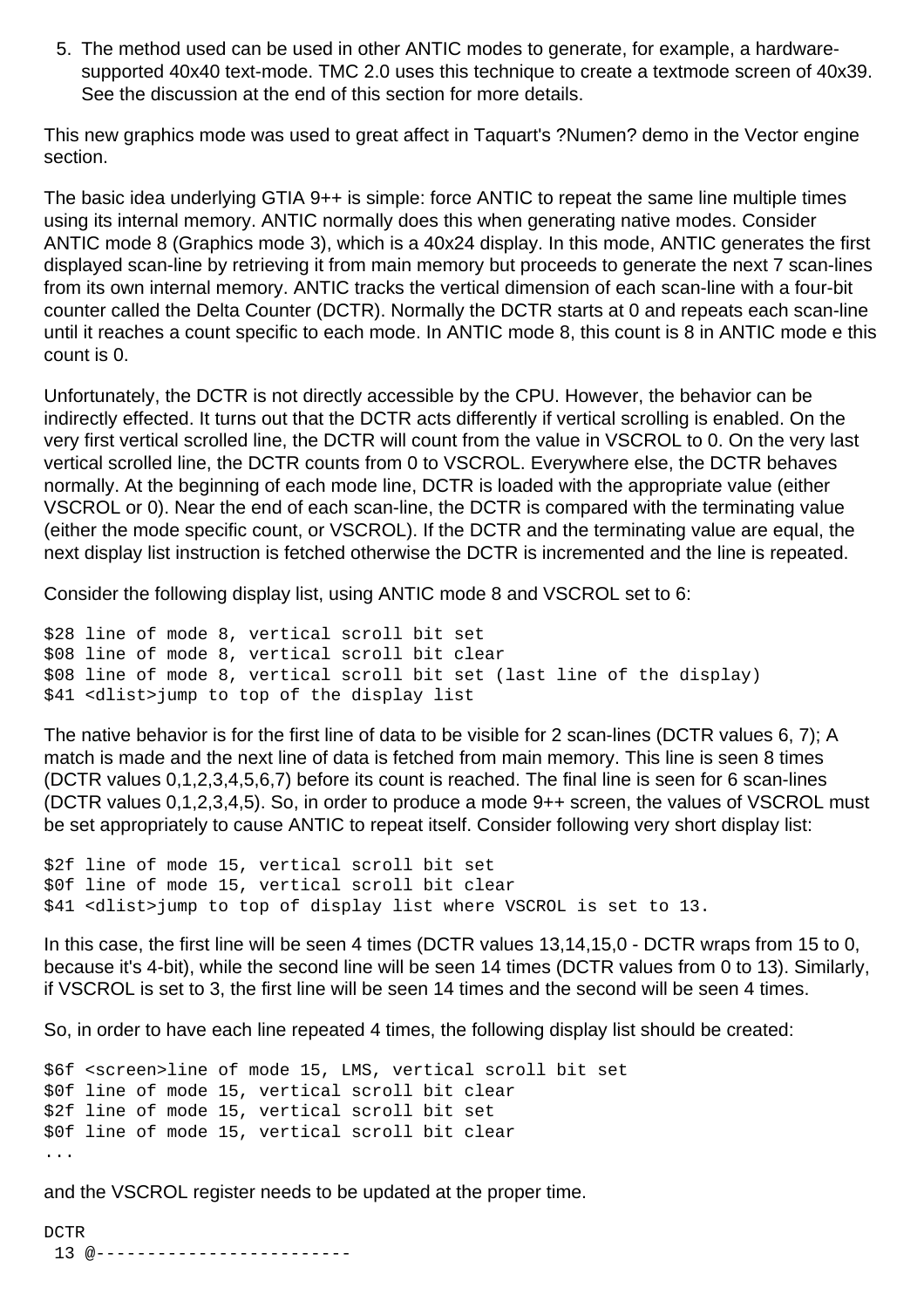```
 14 -------------------------- 
 15 -------------------------- 
  0 -------------------------- 
  0 ========================== 
  \1 ========================== 
  2 ========================== 
  3 ====!==================*\#\# 
         \\--visible screen--/ 
'-' - first mode line (bit 5 in DL is set) 
'=' - second mode line (bit 5 in DL is clear) 
'@' - VSCROL must contain 13 here 
'!' - Start of DLI 
'*' - VSCROL must contain 3 at this point 
'#' - here we put 13 into VSCROL
```
This diagram shows two lines of GTIA 9++ (8 scan-lines). Initially, VSCROL must be set to 13. (Technically, because DCTR is a 4-bit register, the high nibble may be anything). As soon as ANTIC loads DCTR with this value, the first line will be displayed correctly. The second line will proceed to load properly. It is only near the end of the last scan-line of the second line that VSCROL must be set to 3. This allows plenty of time, and may be set on the DLI of the first line. The difficulty comes in preparing ANTIC to display the third line. As demonstrated in the diagram, there is only a very narrow window, consisting of only a few cycles, in which to write 13 into VSCROL. Manipulation of the VSCROL register can be done in three ways:

- 1. using a DLI
- 2. inside of unrolled effect code
- 3. using a POKEY timer IRQ

The first implementation is clearly the easiest, but it is also the slowest. The second implementation is optimal, but correctly timing code loops realistically constrains this to simple effects. The third option performs better than the first since POKEY timers can be set with single cycle accuracy, removing the time wasted in a WSYNC. However, using a POKEY would cost a the program a valuable sound channel. As such, the first implementation will be the method described here.

In order to reduce the amount of time wasted in the WSYNC, the number of DLIs should be as small as possible. Using a DLI every second mode line, (once every 8 scan-lines), is sufficient. The DLI should be set for every line where the vertical scroll bit is clear. The easiest way to ensure proper synchronization is to use WSYNC. Then write 13 to VSCROL and followed by the 3. The following code provides a simple kernel to do this:

```
 dli pha 
sta WSYNC ;($d40a)
 lda #13 
 sta VSCROL ;($d405) 
 lda #3
 sta VSCROL ;($d405) 
 pla 
 rti
```
So, how many cycles does GTIA 9++ save over Konop's mode? Each mode line in Konop's mode costs 6 cycles for the display list plus an additional 64 or 80 cycles for the screen, depending on width. GTIA 9++ takes only one cycle per line plus 32 or 40 cycles for screen data. In addition, VSCROL must be updated which takes a further 6 cycles. For an entire screen 59 lines high the following costs are incurred:

Narrow screen: Konop: 1+59\\*(6+64)+2+3=4136 9++: 1+59\\*(1+32+6)+2+3=2307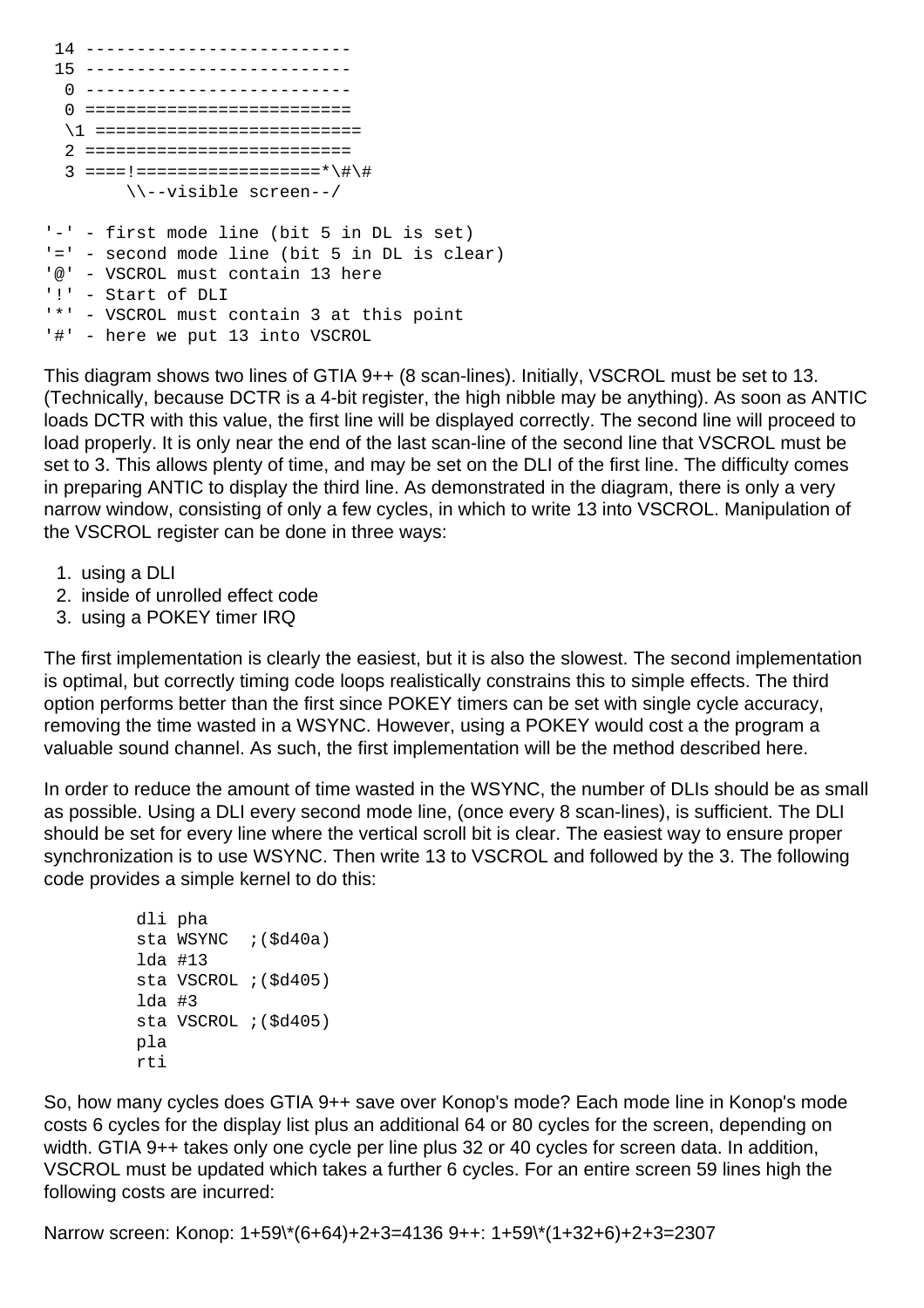Normal screen: Konop: 1+59\\*(6+80)+2+3=5080 9++: 1+59\\*(1+40+6)+2+3=2779

This indicates that there is about a 6-7% gain in CPU time using GTIA 9++.

Unfortunately this is only true if GTIA 9++ is implemented using the optimal code unrolling method (implementation 2 in the earlier list). If a DLI is used to update VSCROL then Konop's mode is faster. One possible compromise is to use the time before the WSYNC for calculations. In addition, traditional uses of DLIs (color changes or P/M multiplexing) can be had at nearly no additional cost.

As a final caveat, while Konop's mode can be trivially extended to 240 scan lines by placing the JVB at the end of the display list, GTIA 9++ has problems displaying graphics in this last line. Either remain satisfied with 59 lines or reduce the top or bottom line to a height of 3 scan lines.

The native music tracker TMC 2.0 uses the same VSCROL technique described above to create a 40x39 character display. To do this, first a custom character set must be designed using an 8x6 font. Then, set up a display list with alternating text lines with the vertical scroll bit set. Note that as the text lines alternate down the screen, sometimes the first 2 lines of the font are cut and sometimes the bottom two lines are cut. This requres the use of two character sets. The DLI from TMC 2.0 looks like the following:

```
 dli pla 
 sta WSYNC ;($d40a) 
 lda linewsk 
 sta VCROL ;($d405) 
 eor #7 ; toggle between 2/5 
 sta linewsk 
 lda fontwsk 
 sta CHBASE ;($d409) 
 eor #4 ; toggle between two fonts 
 sta fontwsk 
 pla 
 rti
```
This mode could be emulated in software by using a Graphics 8 screen. However, the hardware supported mode takes less memory. A Graphics 8 screen takes 7680 bytes for display, ~200 bytes for the display list, and 1024 bytes for the custom display font (although the font could be restricted to only characters used in the display). This text mode takes 1560 bytes for the display, ~42 bytes for the display list, and 2048 bytes for the font. (DMA cycles here too)

### **MC[S#](http://[fd00::119]:8080/wiki/#section-Ironman+Atari-MCS)**

Something about MCS and/or graph2font conversions

# **Graphics Links and Resources [#](http://[fd00::119]:8080/wiki/#section-Ironman+Atari-GraphicsLinksAndResources)**

- Original HIP FAQ
- Original Mode9++ document
- ?Numen? link
- ?Asskicker? link
- ?unity? and other
- MCS demo
- HIP converters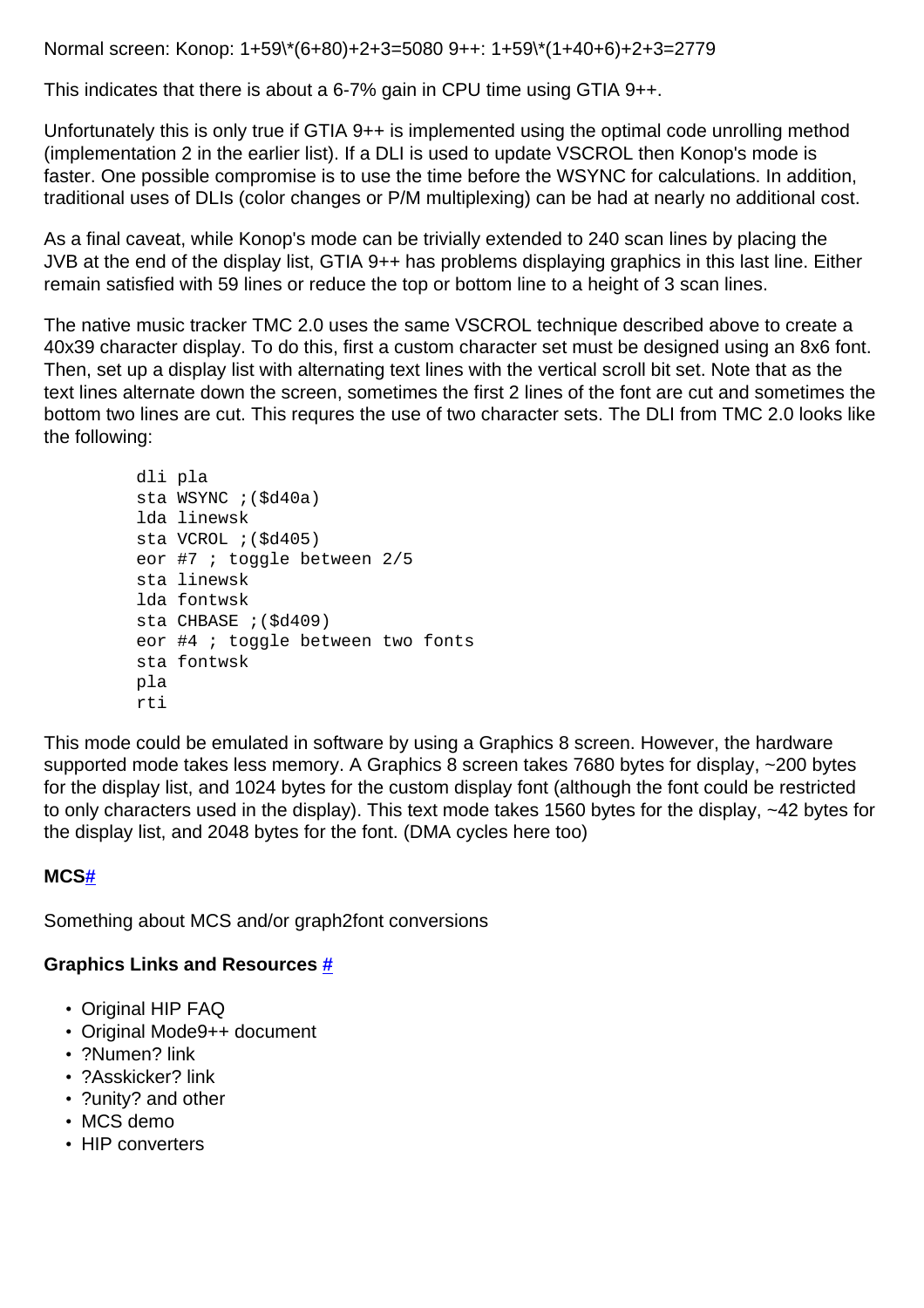# **Scrolling techniques [#](http://[fd00::119]:8080/wiki/#section-Ironman+Atari-ScrollingTechniques)**

### **MWP [#](http://[fd00::119]:8080/wiki/#section-Ironman+Atari-MWP)**

The usual method of scrolling on the Atari is to create the entire logical display in memory, and then use ANTIC to pan across this display. This method is easy and very efficient, requiring very little CPU time. The only problem occurs when it is infeasible to hold the entire logical display in memory at one time. If this is the case, then it becomes necessary to either generate the display on demand or reduce the scope of the game.

The traditional method of generating the display on-the-fly is the method that most other platforms are forced to use. The most straight forward method of doing this involved creating a double-buffer. Show one screen to the player, while creating the next frame in memory appropriately shifted. When this second screen is complete, wait for the VBLANK, then flip it onto the display and start work on the first screen. This method can be extended by using a technique called triple-buffering which never waits for the VBLANK, but instead immediately starts work on the third screen. In this manner, no CPU cycles are wasted waiting for the vertical blank, and the CPU is always working.

Triple-buffering was used effectively in the IBM-PC game ?Jazz Jackrabbit? by Epic MegaGames in the early 1990s. It is also the method that should be used if a game being presented in first-person perspective. For instance, the Atari port of Space Harrier by Chris Hutt uses triple-buffering to help keep the frame-rate up.

Analogue Multiplexer created a way to generate the screen on demand, but without requiring large memory copying. This allows the program to forgo the double or triple buffer and dramatically reduces CPU usage. This new scrolling technique has been named the minimum-wrapping-principle (MWP).

MWP scrolling combines the strengths of traditional Atari scrolling and scrolling created by ondemand screen generation. The primary advantages are:

- 1. The memory required for the displayed map is just over the requirement for one screen. Remember, however, that the logical source data still needs to be in memory. See the discussion of when to use MWP below for further information.
- 2. Large amounts of data copying is not necessary, only one row or column buffer needs to be written at one time.
- 3. Only 2 LMS commands in the display list

Although MWP scrolling described here is for a character mode screen, the same principle can be applied to a bitmap screen. In fact, it was during a discussion of scrolling bitmap screens that MWP was developed.

The basic idea of MWP is to wrap the screen around onto itself, a bit like taping the ends of a piece of paper. To demonstrate this, consider a 3x3 display. MWP requires that one row be duplicated, one copy at the beginning of screen memory and the one at the end of screen memory. This means that in order for a 3x3 display to be appropriately created there must be 4 rows in all. For this example, suppose that screen memory begins at address \$6000. It then follows:

Row 0: \$6000-\$6002 Row 1: \$6003-\$6005 Row 2: \$6006-\$6008 Row 3: \$6009-\$600B

This display is shown in the following diagram.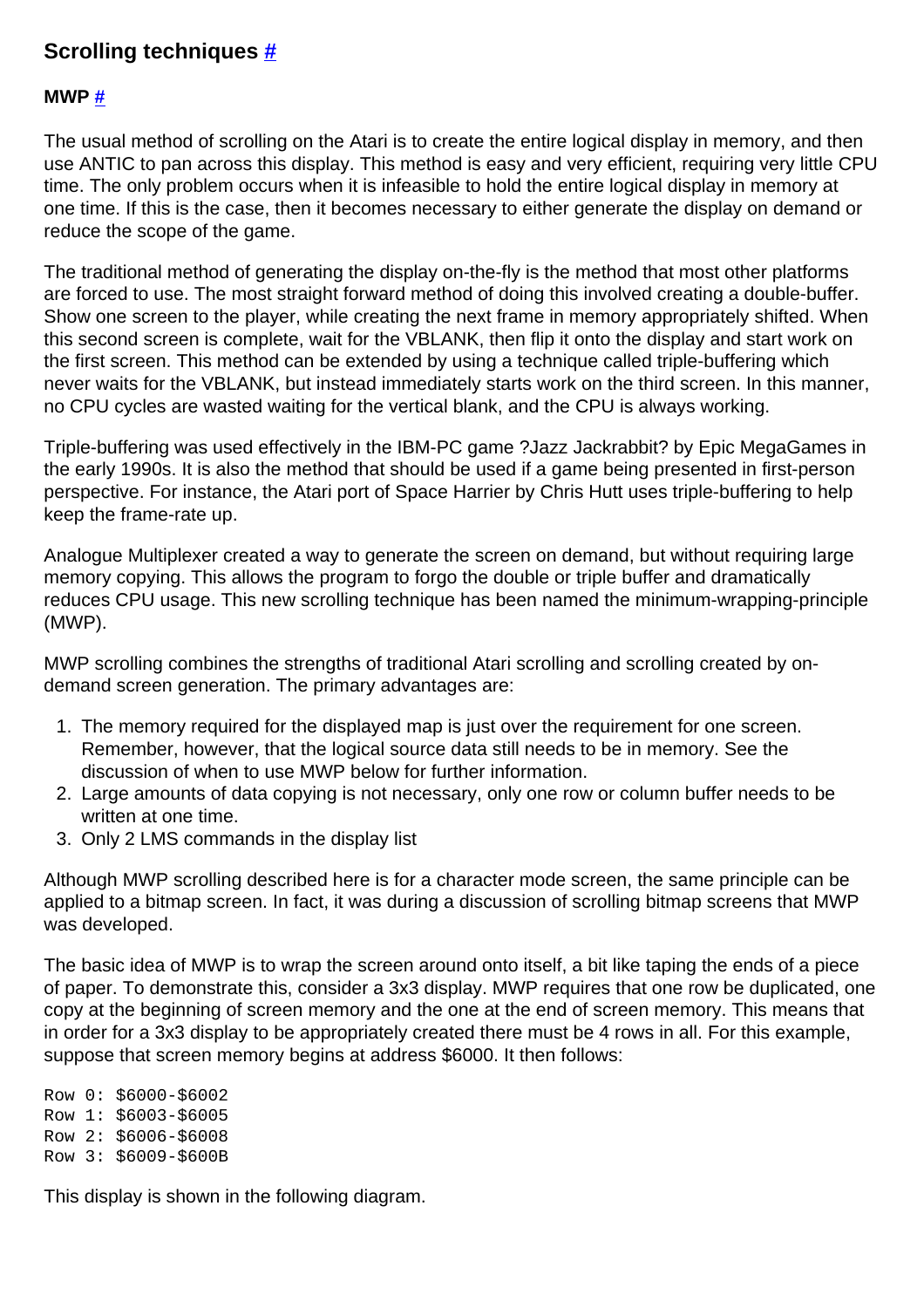Notice that rows 0 and 3 are exact duplicates of each other. This is necessary in order to properly perform wrapping from row 3 back to row # This can be seen in figure 1B. Initially, the screen will start in the state shown in figure 1A. If vertical scrolling is performed, the display list moves from 1A > 2A > 3A > 1A and so on. The lowest row is hidden off-screen and is used as a buffer. If row 0 or 3 is written into, then a copy must be made to rows 3 or 0 respectively.

When scrolling horizontally, the entire sequence is cycled:

1A > 1B >1C >2A >2B >2C >3A >3B >3C >1A and so on. In this case, the rightmost row is off of the screen and should be written into as a buffer. Again, if data in row 0 or 3 is modified, that modification needs to be reflected in the other row.

Note that although the starting state may differ, the flow will remain the same. So, scrolling

Wrapping from row 3 to row 0 is performed via an LMS instruction. This means that MWP has two LMS instructions, one at the top of the screen, and a second LMS wherever row 0 has to be displayed. Using the LMS to wrap the screen is what eliminates the need for a full screen copy.

### **Hardware-assisted Parallax Scrolling [#](http://[fd00::119]:8080/wiki/#section-Ironman+Atari-HardwareAssistedParallaxScrolling)**

Scrolling while backtracking with characters either dynamically or via flipping through 4 separate character sets (in ANTIC 4).

Note C64's ?Flimbo's Quest?

### **Scrolling by Half-step[s#](http://[fd00::119]:8080/wiki/#section-Ironman+Atari-ScrollingByHalfSteps)**

It is possible to scroll high resolution graphics (320 pixels wide) at half a color clock at a time. This can be accomplished by using soft sprites in Antic F and redrawing the items each frame. Alternatively, hardware assistance can be provided by using two Antic 2 character sets shifted by a single pixel. The scrolling routine would then look like: character set flip, fine scroll step, character set flip, fine scroll step, then eventually a coarse scroll.

One thing to be careful about when using this technique is color artifacting. Be sure to check on real hardware to ensure your objects' are not color strobing.

Similarly, it is possible to scroll carefully designed GTIA graphics a single color clock at a time. Basically, it is possible to exploit the pixel shifting property observed in the HIP/TIP discussion above. Graphics 9 and Graphics 10 pixels are 1 color-clock shifted. By designing an 8 shade item, and carefully mapping the Graphics 10 palette to match the shades of the Graphics 9 palette, you can flip screens (or character sets, if you are using GPRIOR modes in Antic 2 instead of Antic F) between fine scrolling. The scrolling routine then looks like: flip image (or character set) and GPRIOR to mode 9, flip image (or character set) and GPRIOR to mode 10, fine scroll, flip image and return to GPRIOR mode 9, etc.

Note: Another, much more limited method is possible by using player-missiles as masks to fake the fine scroll. By placing players set with the background color at the leading and tailing edge of a GTIA shape, the player can mask the item underneath. The scrolling routine would then consist of moving the players, then shifting the shape. The biggest problem with this method is that in order for the illusion to work, each scanline of the object can only have 1 color. This is due to the fact that only the object silhouette is ?moving? at the single color clock rate -- the interior detail will remain static and the illusion will be lost.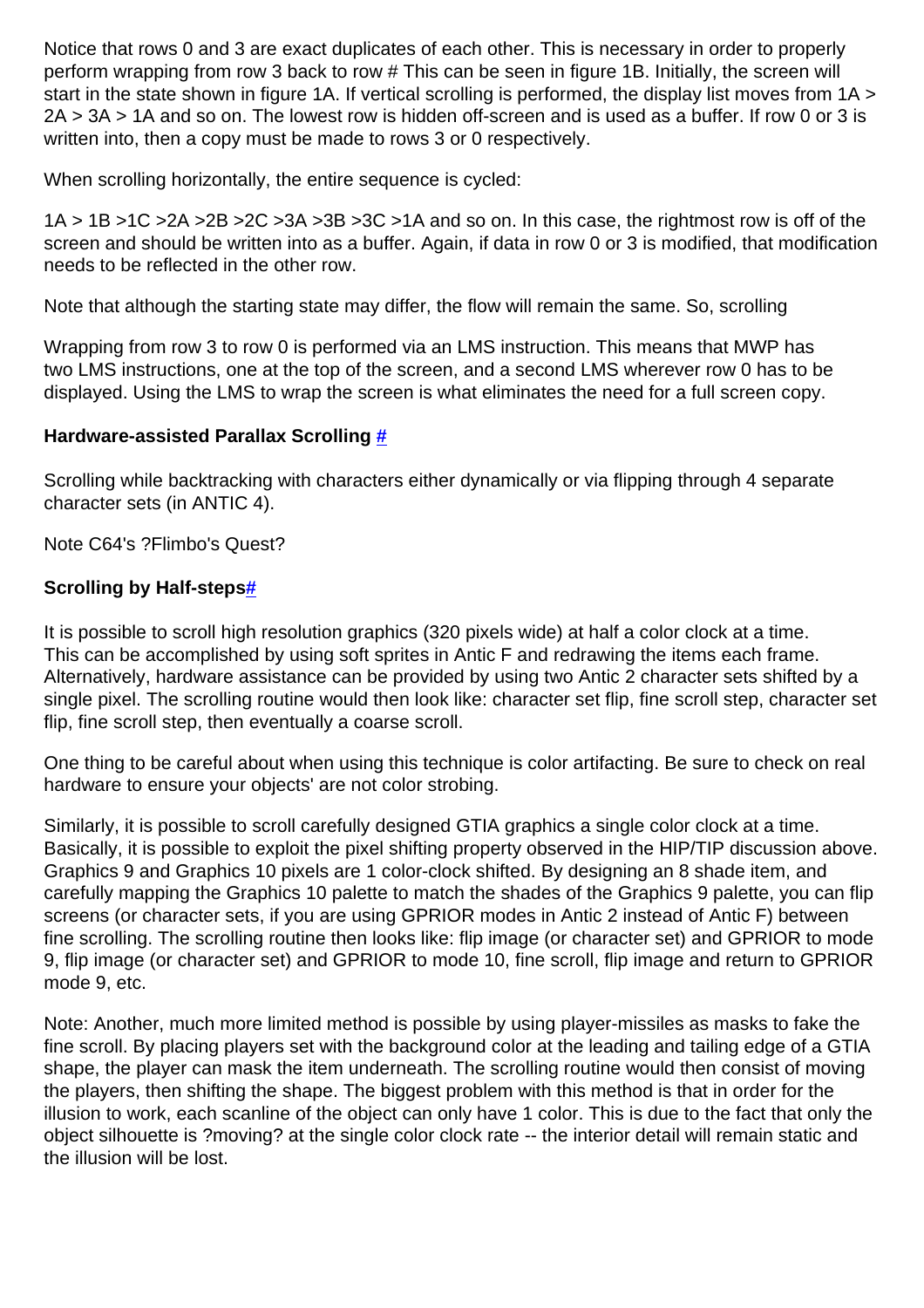# **Using the mous[e#](http://[fd00::119]:8080/wiki/#section-Ironman+Atari-UsingTheMouse)**

This section is based on a news posting by Jaskier/Taquart (Marcin Lewandowski) Reading a mouse can be difficult because of the sample speed required. Most drivers end up reading the mouse movement via IRQ (like timer 1) or via a specialized DLI routine. If the mouse is not sampled quickly enough, it will tend to drift or track backwards. Unfortunately, this can eat up a lot of processor time, leaving very little time for other purposes. However, Marcin Lewandowski posted a new method of reading the mouse that is not as CPU intensive. His article is included below.

The main procedure below must be continuously called. Fortunately, the VBlank interrupt is fast enough to do this. After a long break, the init procedure must be called to force synchronization.

Main proc:

|    | lda \$d300                       |
|----|----------------------------------|
|    | lsr a                            |
|    | lsr a                            |
|    | lsr a                            |
|    | lsr a                            |
|    | pha                              |
|    | and #10 ; $(\#3 \text{ in } ST)$ |
|    | ldy #3 ; check left-right move   |
| 11 | $cmp$ htab, $y$                  |
|    | beg 12                           |
|    | dey                              |
|    | bne 11                           |
| 12 | tya                              |
|    | c1c                              |
|    | adc #1                           |
|    | and $#3$                         |
|    | cmp xind                         |
|    | bne 13                           |
|    | sty xind                         |
|    | dec xcur                         |
| 13 | tya                              |
|    | sec                              |
|    | $sbc$ #1                         |
|    | and $#3$                         |
|    | cmp xind                         |
|    | bne 14                           |
|    | sty xind                         |
|    | inc xcur                         |
| 14 | pla                              |
|    | and #5 $i$ (#12 in ST)           |

The main routine above only handles the horizontal axis. The vertical axis is identical, except for the following replacements: change xind to yind,;xcur to ycur; and htab to vtab.

The initialization routine is listed below:

init

 lda \$d300 lsr a lsr a lsr a lsr a pha and #10 ; (#3 in ST) ldy #3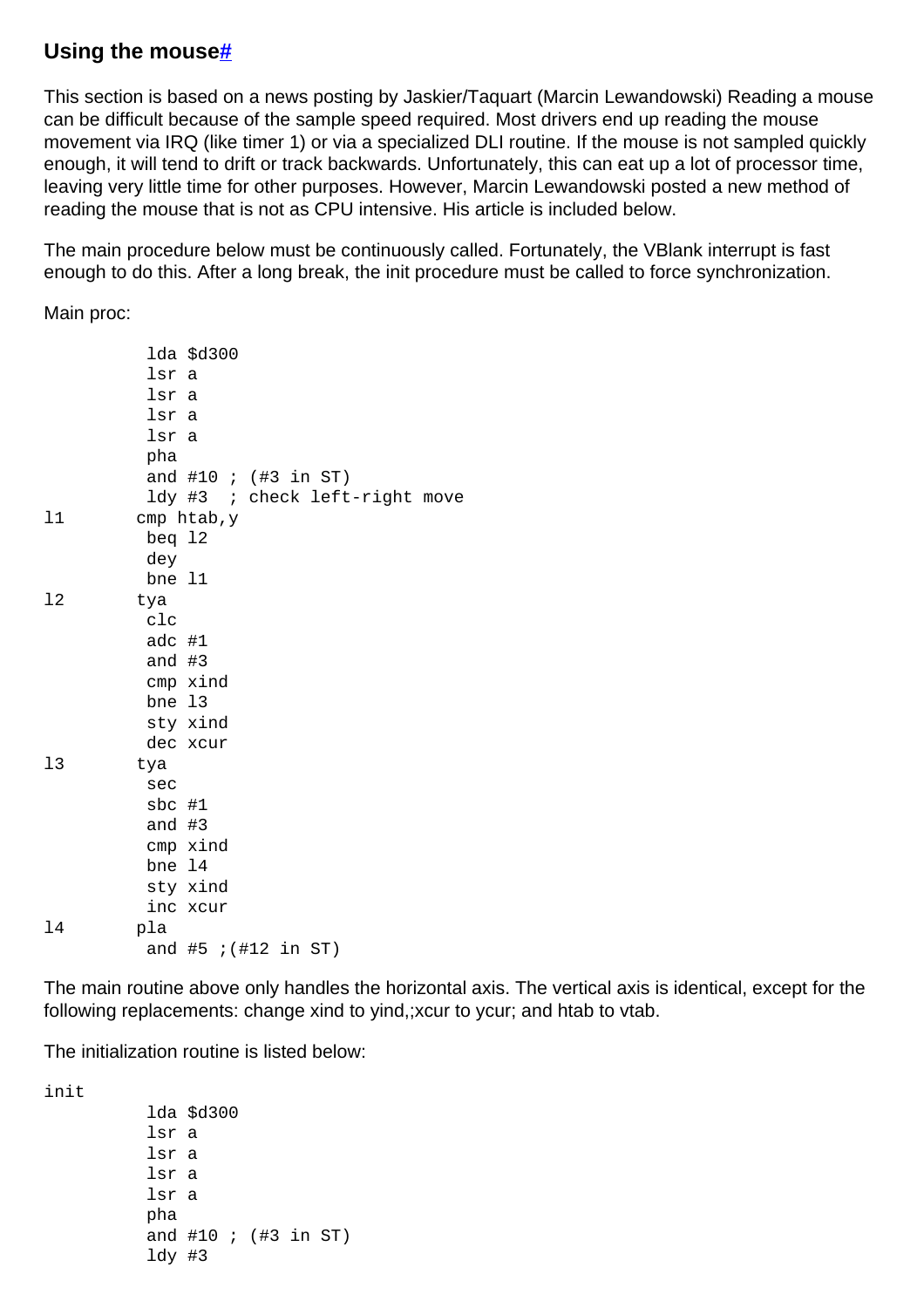| i1      | cmp htab, y            |
|---------|------------------------|
|         | beg i2                 |
|         | dey                    |
|         | bne il                 |
| $\pm 2$ | sty xind               |
|         | pla                    |
|         | and #5 $i$ (#12 in ST) |
|         | $1dy$ #3               |
| $\pm 3$ | cmp vtab, y            |
|         | beg i4                 |
|         | dey                    |
|         | bne i3                 |
| i4      | sty yind               |

The tables referenced by the above code vary depending on the mouse being used.

|       | Amiga:     | <b>Atari ST:</b>     |  |
|-------|------------|----------------------|--|
| htab: | [0,2,10,8] | ∩ ∩ ∩ ∤<br>,∪,∠,∪, I |  |
| vtab: | 0,1,5,4    | 0,8,12,4             |  |

Oddly, no emulator currently supports the use of a mouse, so this will only work on real hardware.

Note that the Atari can only read the left mouse button of an unmodified mouse.

However, a simple hardware modification on the ST mouse allows its younger cousin to read the second mouse button by watching POT1 to be pulled low. To prepare the ST mouse for use, turn the mouse over and remove the screws. Find where the cable is connected to the printed circuit board, then take a 4.7 kilohm or 5.6 kilohm. resistor and stick one leg into the hole where the red wires is and the other one where the white one is. When you press the right mouse button, the value of POT1 should change from 228 to a value below 9.

# **Pushing POKEY [#](http://[fd00::119]:8080/wiki/#section-Ironman+Atari-PushingPOKEY)**

### **Digital samples [#](http://[fd00::119]:8080/wiki/#section-Ironman+Atari-DigitalSamples)**

POKEY is capable of playing digital sound by setting the channel to volume only and then rapidly storing values into the volume register. Volume on the Atari is only a 4-bit register, so digital samples are limited to 4-bit resolution. Although it limits the sound quality possible, it does halve the memory requirement per sample. The first digital sampling and playback routines I used came with an interesting device called the Parrot.

This device plugged into the joystick port on the Atari and was read as a paddle. By rapidly sampling POT0 and storing this into memory, the Atari was capable of recording and playing back digital samples. Now, however, it is easier to record a sound on the PC (or rip from another source) and convert it into the appropriate format for the Atari.

Sample conversion is easiest to do in steps. The first is to convert the original sound into an unsigned 8-bit sound at an appropriate sample rate. For the playback routine described below, this should be about 3.9khz.

Initial sample conversion can be performed with a tool such as sox.

sox infile.wav -t raw -r 3900 -u -b -c 1 outputfile.raw

Depending on the sound source, it may be a good idea to add a low-pass filter when downsampling. See the soxexam man page for more details.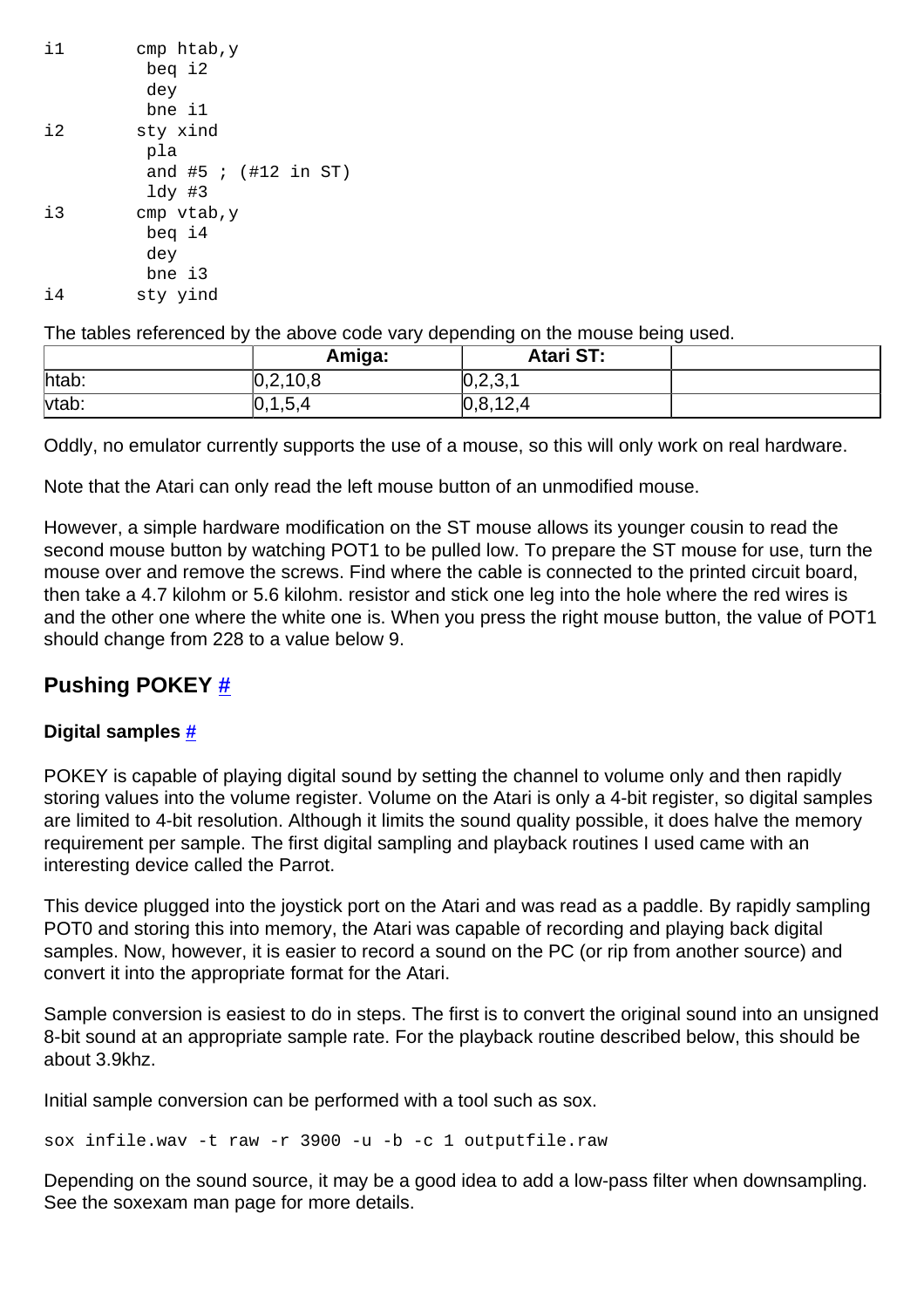Once a sound is in unsigned raw 8-bit format at the appropriate sample rate, a second conversion pass needs to be mad to convert the raw sound to 4-bit big-endian sample. A program to do this is included in the iron archives called rawtoatari. rawtoatari simply reads in each pair of bytes from the input file, strips off the lower nibble, and combines the bytes into a single byte in big-endian format. Here is a quick C snippet to do this:

```
#include <stdio.h> 
int main(int argc, char argv) { 
   FILE *in, *out; 
   unsigned char a,b; 
   int c=0; 
   if (argc!=2) 
     return -1; 
   in=fopen(argv,"rb"); 
   if (!in) 
     return -1; 
   out=fopen(argv,"wb"); 
   if (!out) 
     return -1; 
   printf("Converting '%s'...n",argv); 
  while(!in.feof()) { / Conversion routine */a=(fqetc(in)\&0xf0)\mid ((!feof(in)?fqetc(in):0))>>4; fputc(a,out); 
    C++; } 
   fclose(in); 
   fclose(out); 
   printf("Wrote %d bytes to file '%s'.n",c,argv); 
   return 0; 
}
```
Once an Atari native sample has been created, a playback routine is required before it is useful. The more CPU time can be devoted to the task of playback, the clearer the sample will be, and the higher sample rate can be used. Optimally, the playback routine should shut-off the DMA, and all non-vital interrupts and devote complete time to playback. However, realistically, a game or demo will want to display something on screen. So, a compromise must be made. One method used by Chris Hutt in his Space Harrier conversion is to use the VCOUNT register to synchronize playback, creating a solid playback frequency. (Note: this routine has since been replaced with in Space Harrier XE. Now, the sample playback is preformed via IRQs) Another possibility is to include the playback inside of a DLI routine.

```
; play_sample, a routine to slave processor to play digital sample 
; taken from the Space Harrier conversion project 
; (c) Chris Hutt, 2000-2004 
play_sample 
          .local 
          lda #0 
          tay ; 1st byte of sample data 
          sta sample_nibble ; initialize counters 
          sta sample_index 
?0a 
          lda #80 
          cmp VCOUNT 
         bne ?0a 
          sta next_vcount 
?0 ; setup vcount value to wait for 
          lda next_vcount
```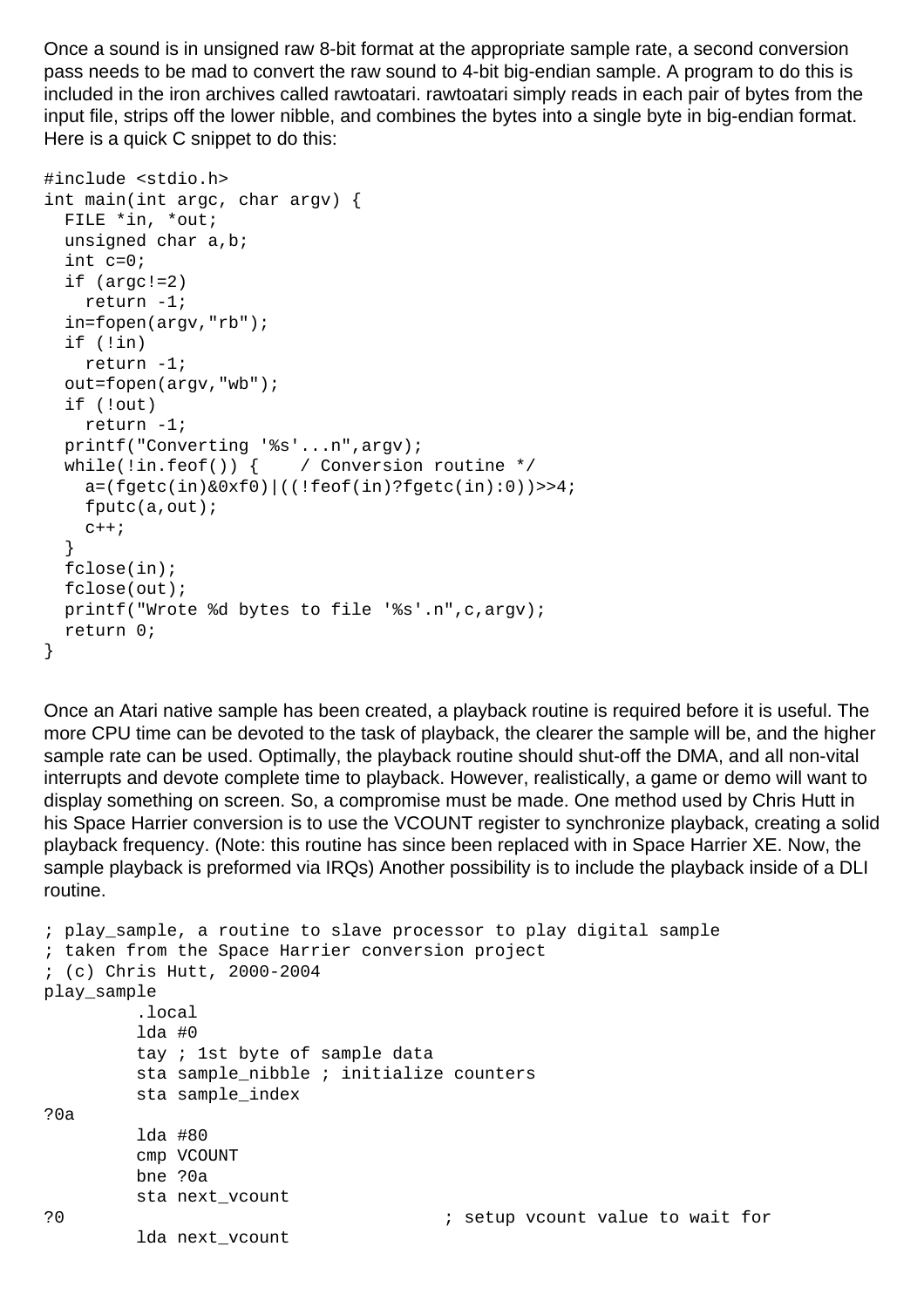```
 clc 
          adc #2 
          cmp max_vcount ; max value of vcount is 130 or 155 on PAL 
          bcc ?1 
          sbc max_vcount ; wrap to 0 if 131/155 or 1 if 132/156 
?1 
          sta next_vcount 
          lda sample_nibble 
         eor #1 \qquad \qquad ; toggle nibble count between 0 and 1
          sta sample_nibble 
          beq ?2 
          ; handle high nibble of data 
          lda (sample),y 
          lsr a 
          lsr a 
          lsr a 
          lsr a ; shift high nibble into lo byte 
          ora #16 ; turn on volume only bit 
          tax 
          bne ?4 ; always branch 
          ; handle lo nibble of data 
?2 
          lda (sample),y 
          and #15 
          ora #16 
          tax 
          iny ; increment byte pointer for next byte 
          bne ?3 
          inc sample+1 
?3
          lda sample+1 
          cmp dest_A+1 
          bne ?4 
          cpy dest_A 
          beq ?6 
?4 
         lda next_vcount \qquad i wait for specified vcount. 3.9khz is every 2
?5 
          cmp VCOUNT 
          bne ?5 
         stx AUDC3 \qquad \qquad ; play sample
          jmp ?0 ; always loop 
?6 
          lda #0 
         sta AUDC3 \qquad \qquad ; switch off volume only
          rts
```
#### **Digital Sample Links and Resources [#](http://[fd00::119]:8080/wiki/#section-Ironman+Atari-DigitalSampleLinksAndResources)**

(Note: Update to Sheddy's new IRQ player)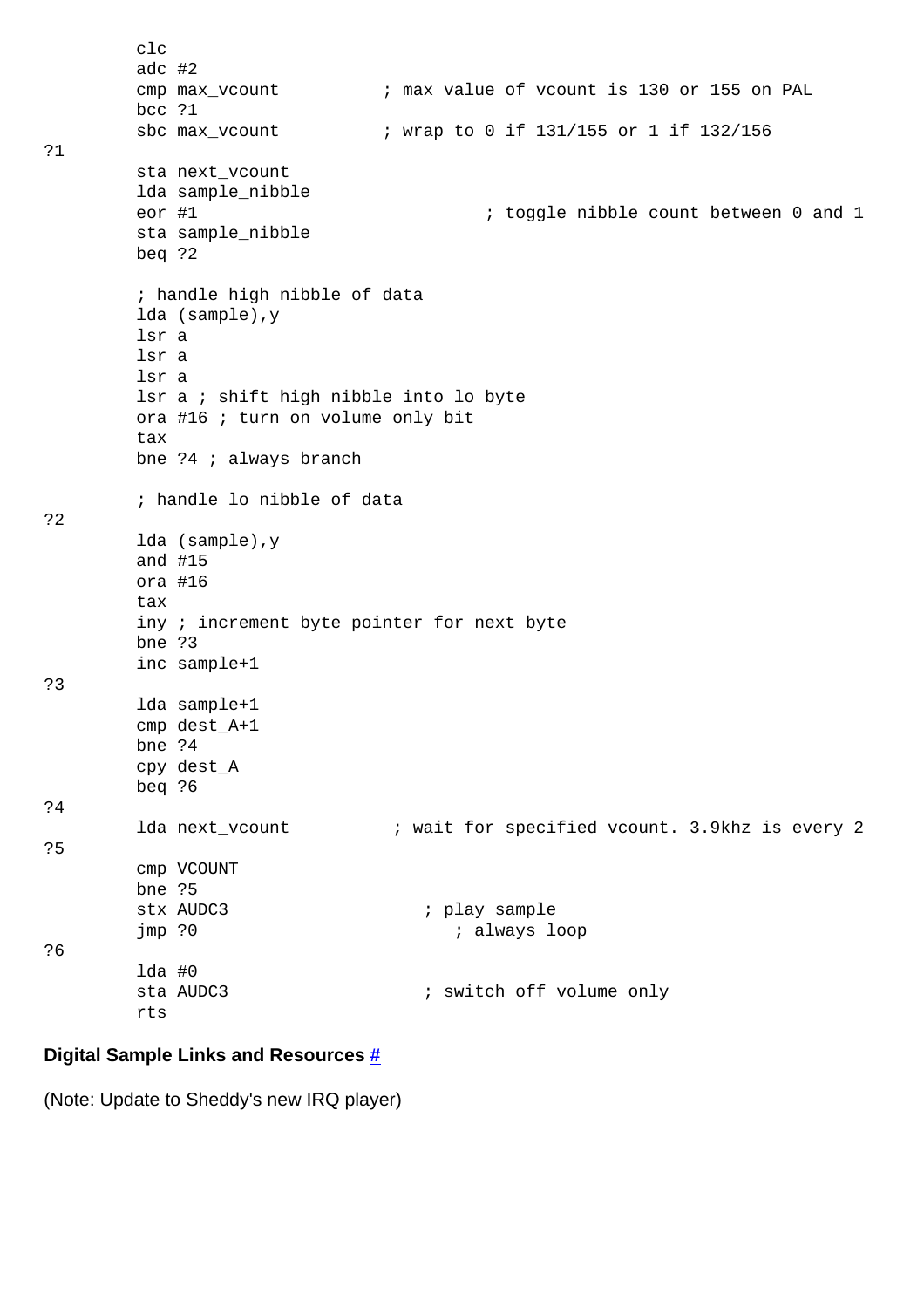# **Trackers [#](http://[fd00::119]:8080/wiki/#section-Ironman+Atari-Trackers)**

### **RMT [#](http://[fd00::119]:8080/wiki/#section-Ironman+Atari-RMT)**

A RMT module file is standard Atari binary file with from-to head data, because it contains many tables of pointers (with absolute memory values, not relative values). If you save the music with function "Save as.../RMT file", the module will use a hard-coded default address ? starting at address \$4000.

If you want use RMT music in your program, you should use "Export as.../RMT stripped file". Then you can specify an arbitrary location for your RMT module data. In addition, this will only save the features used by the module, without any redundant bytes, instrument names, unused songs, and so on.

(Using RMT engine for sound effects in-game as well as for music)

### **TMC2 [#](http://[fd00::119]:8080/wiki/#section-Ironman+Atari-TMC2)**

The Theta Music Composer is a tracker that runs on native hardware. [http://jaskier.atari8.info/menu2/](http://jaskier.atari8.info/menu2/TMC2/TMC2.zip) [TMC2/TMC2.zip](http://jaskier.atari8.info/menu2/TMC2/TMC2.zip)

### **Soft Sprites [#](http://[fd00::119]:8080/wiki/#section-Ironman+Atari-SoftSprites)**

### **Bitmap sprites [#](http://[fd00::119]:8080/wiki/#section-Ironman+Atari-BitmapSprites)**

Consider massively unrolled loops, hard-coded sprite data, and preinitialized zero page vectors (from NRV's softsprite thread on AtariAge)

### **Character sprites [#](http://[fd00::119]:8080/wiki/#section-Ironman+Atari-CharacterSprites)**

(Turrican, BeyondEvil, etc)

# **Advanced Player/Missile Use[#](http://[fd00::119]:8080/wiki/#section-Ironman+Atari-AdvancedPlayerMissileUse)**

### **ORA overlapping for color [#](http://[fd00::119]:8080/wiki/#section-Ironman+Atari-ORAOverlappingForColor)**

Player/missile graphics and playfield graphics can be made to mix. Set the lower nibble of GPRIOR to 0, and playfield 0,1 and players 0,1 combine their colors by ?or'ing? the colors together. Playfield 2,3 and players 2,3 are also ?or'd.?. Used in combination with soft-sprites above, this can be used to create modern looking avatars.

Note that setting bit 5 causes the same behavior between players. ANTIC will performs a logical OR of colors of players 0/1 and 2/3 when they overlap. If the overlap option is not set, the area of overlap for all players will be black. (Really? Mapping the Atari claims this, but I do not remember this being the case)

### **GTIA Gr. 9 overlay [#](http://[fd00::119]:8080/wiki/#section-Ironman+Atari-GTIAGr.9Overlay)**

GPRIOR set to \$50 in GTIA 9enables missile "OR" mode, in which overlapping missiles on GTIA mode 9 cause transparency effects.

### **Reusing players [#](http://[fd00::119]:8080/wiki/#section-Ironman+Atari-ReusingPlayers)**

Changing position, color AND shape of a single PM on a single line.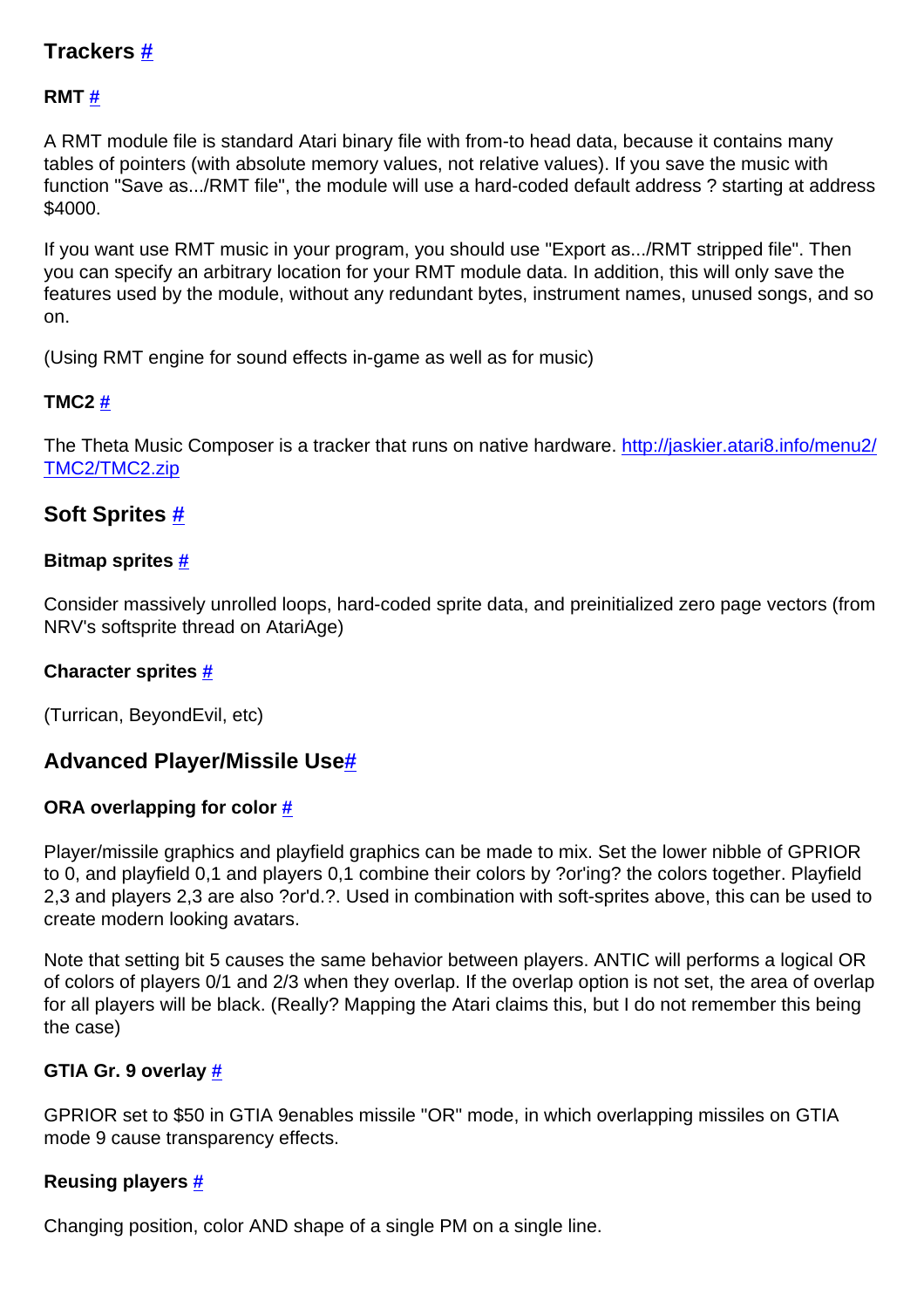### **Collision detection [#](http://[fd00::119]:8080/wiki/#section-Ironman+Atari-CollisionDetection)**

Hardware registers no longer mean anything, use masks, bboxes, etc.

## **File Access[#](http://[fd00::119]:8080/wiki/#section-Ironman+Atari-FileAccess)**

### **xBIO[S#](http://[fd00::119]:8080/wiki/#section-Ironman+Atari-XBIOS)**

xBIOS is almost like a programmers version of DOS. With it you can easily access files from your programs without using Atari DOS. It is smaller than DOS and therefore saves memory in your programs. You can even run programs from as low as \$0200. xBIOS can read and write from/to existing files but can not write new files or directories from your programs.

[Link to official xBIOS page \(Polish\)](http://xxl.atari.pl/)

### [xBIOS](http://[fd00::119]:8080/wiki//wiki/Wiki.jsp?page=XBIOS)

# **Advanced Graphical Tool[s#](http://[fd00::119]:8080/wiki/#section-Ironman+Atari-AdvancedGraphicalTools)**

### **Rastconverte[r#](http://[fd00::119]:8080/wiki/#section-Ironman+Atari-Rastconverter)**

[Rastaconverter](http://[fd00::119]:8080/wiki//wiki/Wiki.jsp?page=Rastaconverter) is a Windows/Linux based utility which iteratively converts ordinary jpeg/gif/png files into executable files which display the pictures natively on the Atari 8-bit. Rastaconverter uses all the power of display list interrupts and player missile graphics to allow the maximum number of colours possible on the screen concurrently. <https://github.com/ilmenit/RastaConverter>

# **Hardware exotics [#](http://[fd00::119]:8080/wiki/#section-Ironman+Atari-HardwareExotics)**

### **Accessing additional memor[y#](http://[fd00::119]:8080/wiki/#section-Ironman+Atari-AccessingAdditionalMemory)**

Document laying around somewhere on this (see 8-bit news FAQ?).

### **Double POKEY [#](http://[fd00::119]:8080/wiki/#section-Ironman+Atari-DoublePOKEY)**

No idea at all.

### **Double GTIA [#](http://[fd00::119]:8080/wiki/#section-Ironman+Atari-DoubleGTIA)**

In development - no idea at all.

### **Video Board XE [#](http://[fd00::119]:8080/wiki/#section-Ironman+Atari-VideoBoardXE)**

Electron (aka Tomasz Piórek) has been working on a project that adds a new video card to the Atari computer. This works along side the GTIA chip, but adds several new features, including a sprite blitter capable of displaying sprites in 256 colors ranging in size from 1x1 to 256x256. For more current information, video clips of current output and more, visit the current homepage at [http://](http://vbxe.atari8.info/) [vbxe.atari8.info/](http://vbxe.atari8.info/).

# **Ironman Contributors [#](http://[fd00::119]:8080/wiki/#section-Ironman+Atari-IronmanContributors)**

- Analogue Multiplexer (Analmux): MWP
- Fox/Tarquat (Piotr Fusik): GTIA 9++
- Heaven/Tarquart: HIP, TIP
- Sheddy (Chris Hutt): Digital sample playback